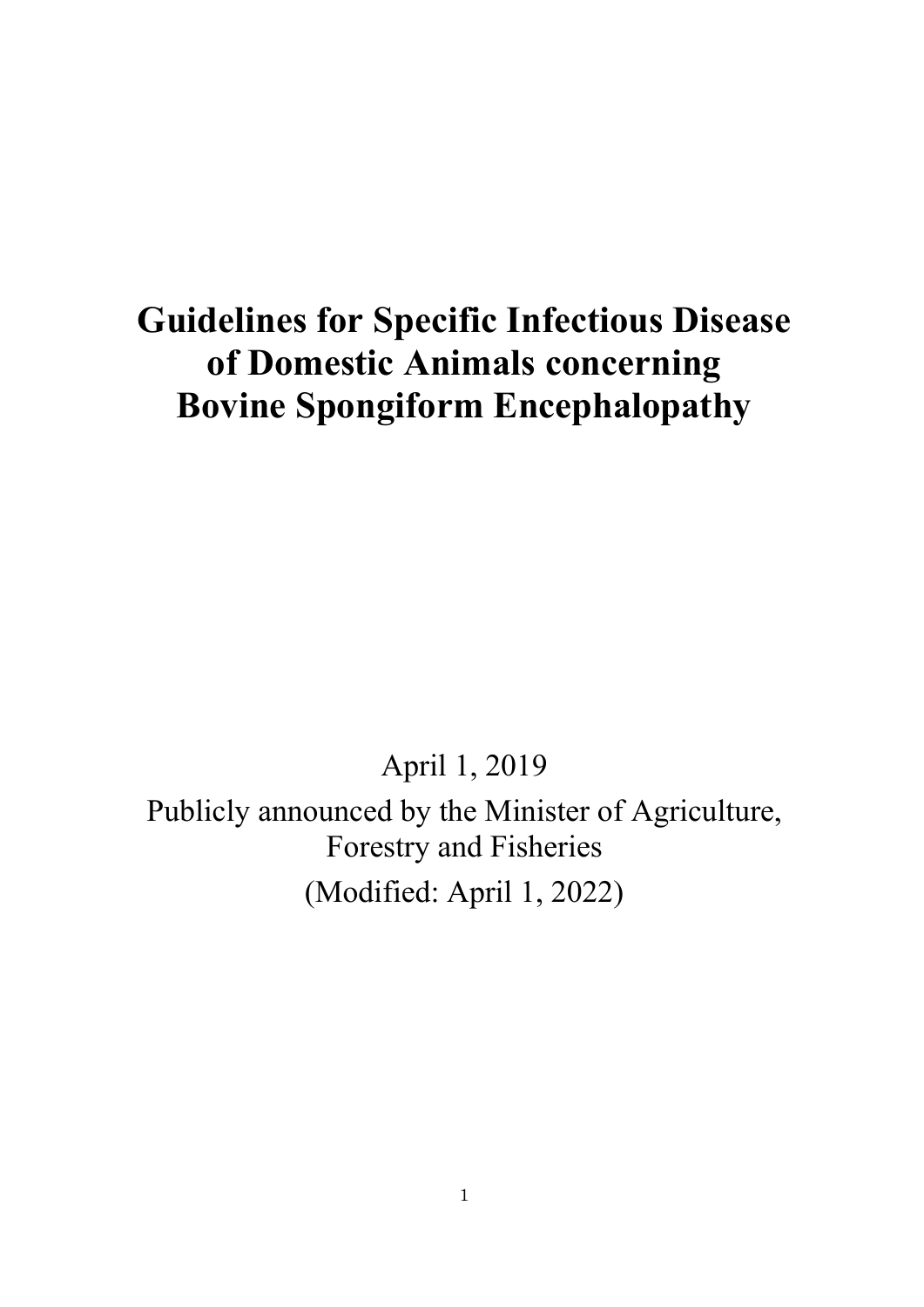# **Contents**

| 1                                                                                         |  |
|-------------------------------------------------------------------------------------------|--|
| $\overline{2}$                                                                            |  |
| Efforts of municipalities and relevant institutions and organizations 8<br>$\overline{3}$ |  |
|                                                                                           |  |
|                                                                                           |  |
|                                                                                           |  |
|                                                                                           |  |
| $\mathbf{1}$                                                                              |  |
| Determination of affected animals and suspected affected animals26<br>2                   |  |
|                                                                                           |  |
|                                                                                           |  |
| 2 Establishment of a Response Headquarters and cooperation among the national             |  |
|                                                                                           |  |
|                                                                                           |  |
| 4 Securing the human resources necessary for control measures31                           |  |
|                                                                                           |  |
|                                                                                           |  |
| 2 Measures for cattle kept in the same farm of the affected cattle 34                     |  |
|                                                                                           |  |
| 4                                                                                         |  |
| 5                                                                                         |  |
|                                                                                           |  |
|                                                                                           |  |
|                                                                                           |  |
|                                                                                           |  |
|                                                                                           |  |
|                                                                                           |  |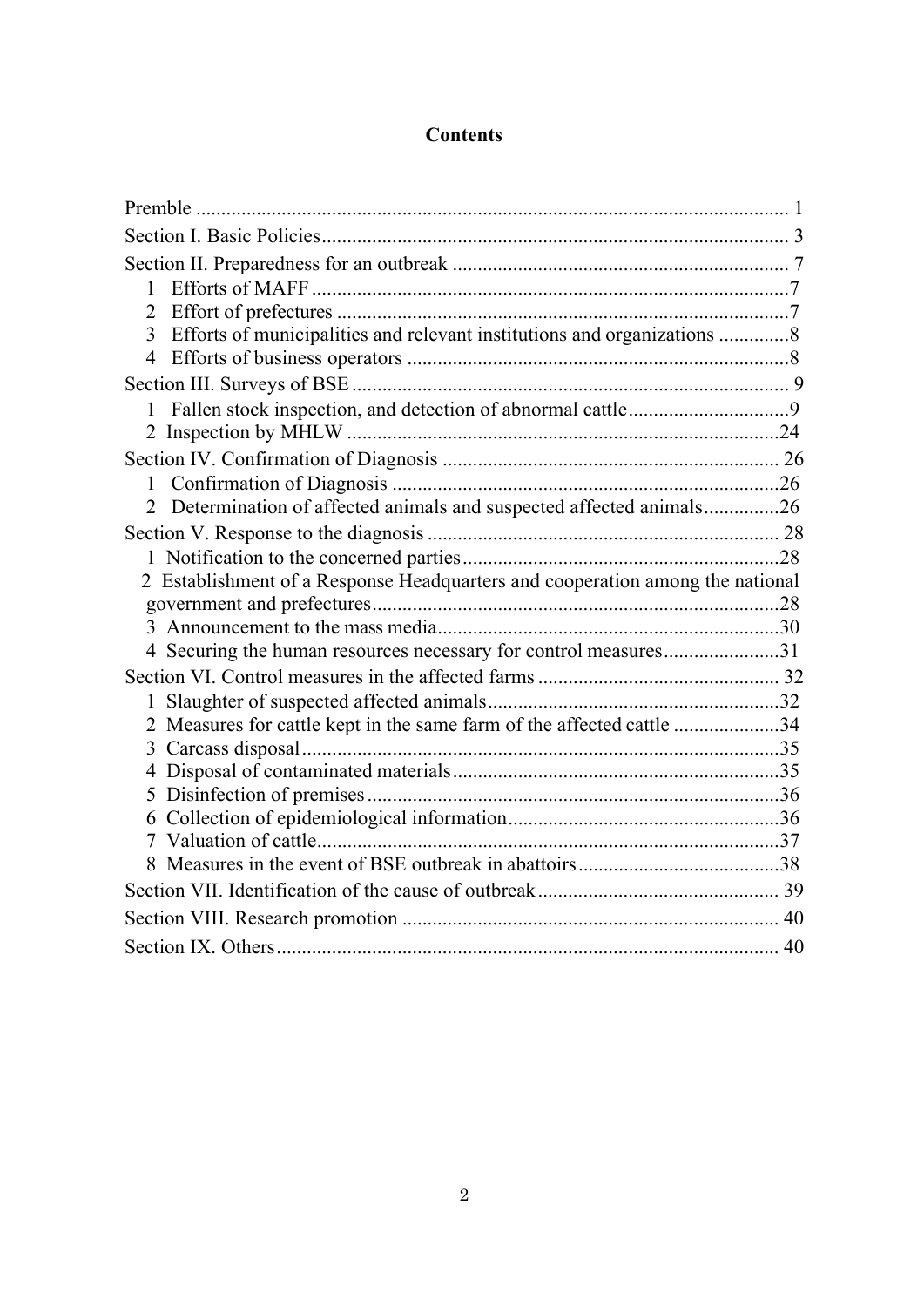## <span id="page-2-0"></span>Premble

- 1 Bovine spongiform encephalopathy (limiting to those referred to cattle of the transmissible spongiform encephalopathy (TSE) listed in Table 15, Article 2 paragraph 1 of the Act on Domestic Animal Infectious Diseases Control (Act No. 166 of 1951; hereinafter referred to as "the Act"); hereinafter referred to as "BSE") is a bovine prion disease caused by BSE prions.
- 2 BSE was first confirmed in the United Kingdom in 1986. Occurrences in the UK increased dramatically thereafter, peaking in 1992 with 37,280 cases. The disease spread to other European countries in the 1990s. In Japan, the first case of BSE was confirmed in September 2001, and 36 cases have so far been confirmed.
- 3 Recently, thorough control measures including the feed ban have decreased the number of cases worldwide. In Japan, BSE has never been confirmed since the last case, which was born in January 2002, just after the feed ban started. Under the circumstances, in May 2013, Japan was recognized by the World Organisation for Animal Health (hereinafter referred to as "OIE") as a country having a negligible BSE risk status. The effectiveness of the BSE control measures in Japan has been highly regarded internationally.
- 4 It is thought to be possible that the outbreak and spread of BSE can be prevented by thorough control measures including the feed ban. However, if BSE occurs and spreads again, it would
	- (1) destroy public confidence in the safety of beef,
	- (2) decrease the consumption of beef, and then, lower the productivity in the livestock industry over the long term,
	- (3) threaten the stable supply of livestock products to the public,
	- (4) have a serious negative impact on rural communities and economies, and
	- (5) also impair international trust.

Thus, a certain level of risk management measures must be maintained.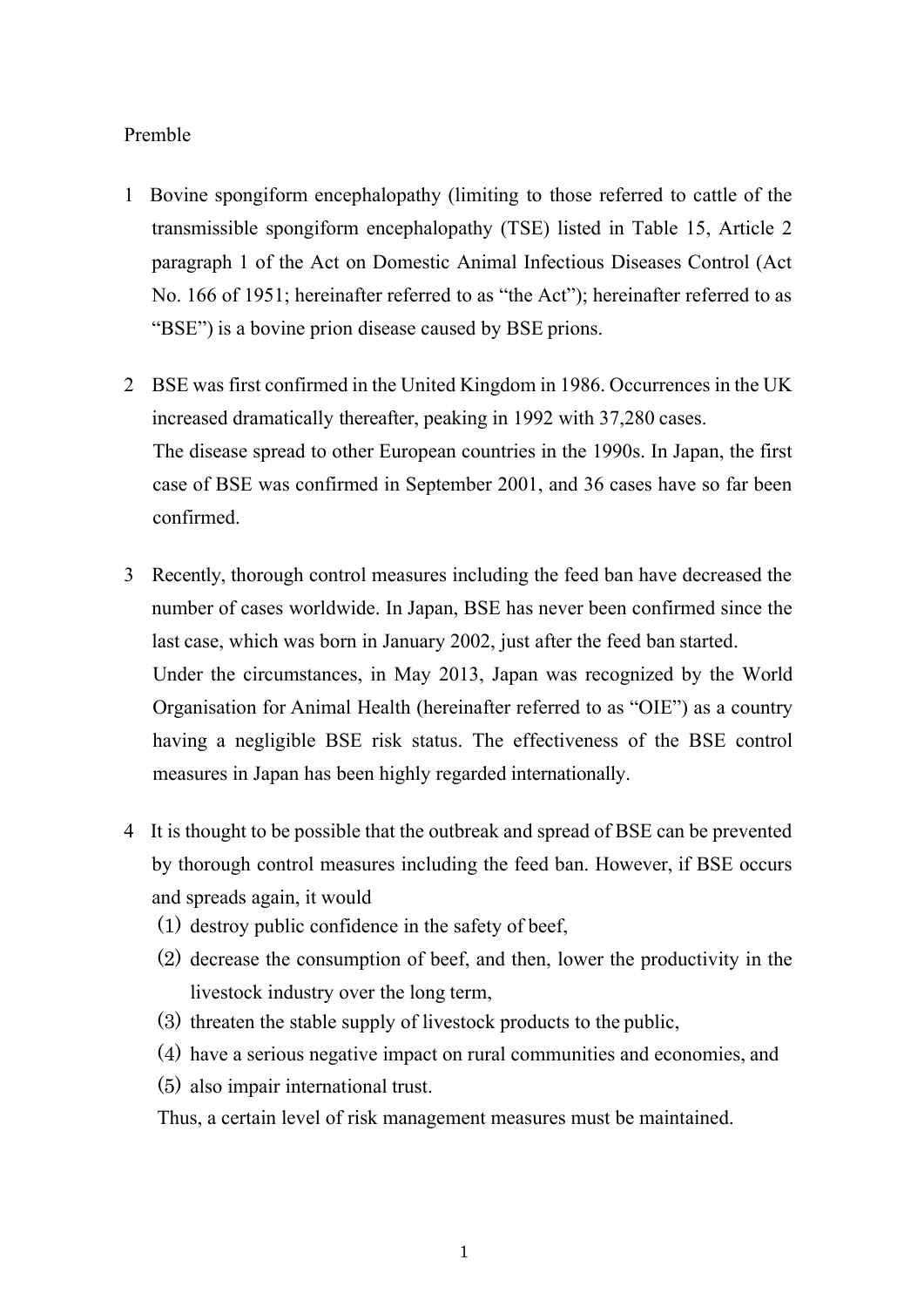- 5 Therefore, cattle owners, the administrative agencies (meaning the MAFF, prefecture governments and municipality governments; the same shall apply hereinafter) and the relevant institutions and organizations should work in close cooperation with one another to maintain a control system so that the effectiveness of risk management measures is ensured.
- 6 The Guidelines shall be reviewed whenever there are any changes in the status of the outbreak of BSE, development in scientific knowledge or technology. In addition, the Guidelines shall be reviewed at least every three years.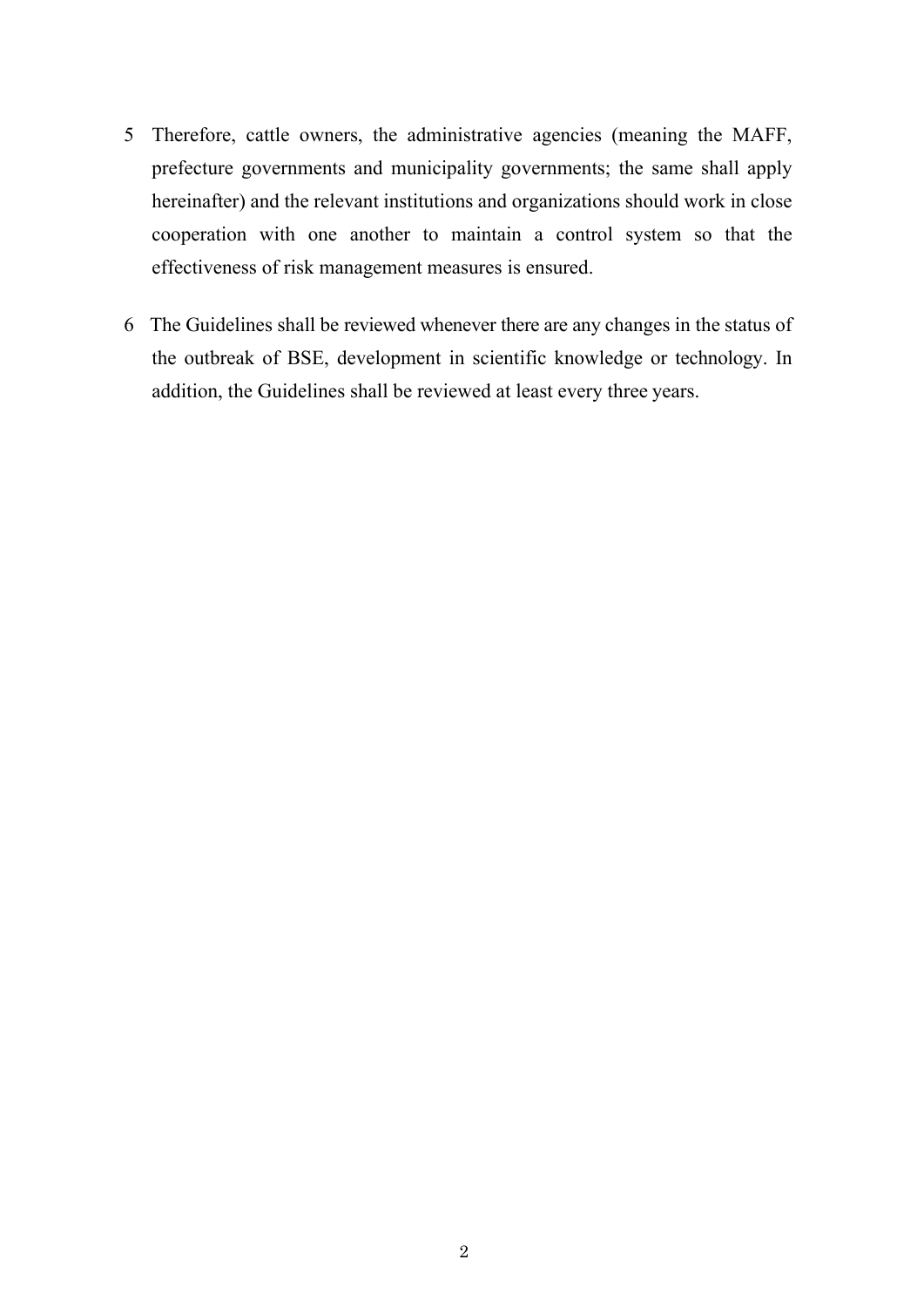<span id="page-4-0"></span>Section I. Basic Policies

1 Cattle generally become infected with BSE through feed contaminated with BSE prions and then become ill after a relatively long incubation period.

Thus, it is important to continuously implement control measures for BSE, including the effective feed ban.

Therefore, cattle owners and business operators (meaning manufactures and distributors of feed or fertilizer, hosts of events where domestic animals are gathered such as livestock market, owners of slaughterhouses or rendering facilities and other business related to livestock industry; the same shall apply hereinafter) should fully understand the characteristics of BSE and carry out continuously and appropriately the feed ban in accordance with the Act Concerning Safety Assurance and Quality Improvement of Feeds (Act No. 35 of 1953).

- 2 Recently, thorough control measures including the feed ban have decreased the number of cases worldwide. However, a certain level of surveillance system based on the Act on Special Measures Concerning Measures against Bovine Spongiform Encephalopathy (Act No. 70 of 2002; hereinafter referred to as "the Act on Special Measures") and the Act should be maintained for the following reasons:
	- (1) As the accumulation of test results so far, another type of BSE, called atypical BSE, has been found. Atypical BSE is different from the classical BSE, which is considered to be caused by consuming feed and others contaminated with BSE prions. There are very few cases of atypical BSE worldwide but it is suggested to be a sporadic disease and thus trends in occurrences should be monitored continuously.
	- (2) Measures should be taken for a possible future situation in which the route of infection of BSE is not blocked for some reasons.
	- (3) In order to maintain the high international reputation for the BSE control measures taken in Japan, a certain level of BSE surveillance should be continued. Also, it is important to keep the status of a country having a negligible BSE risk from the perspective of export promotion of domestic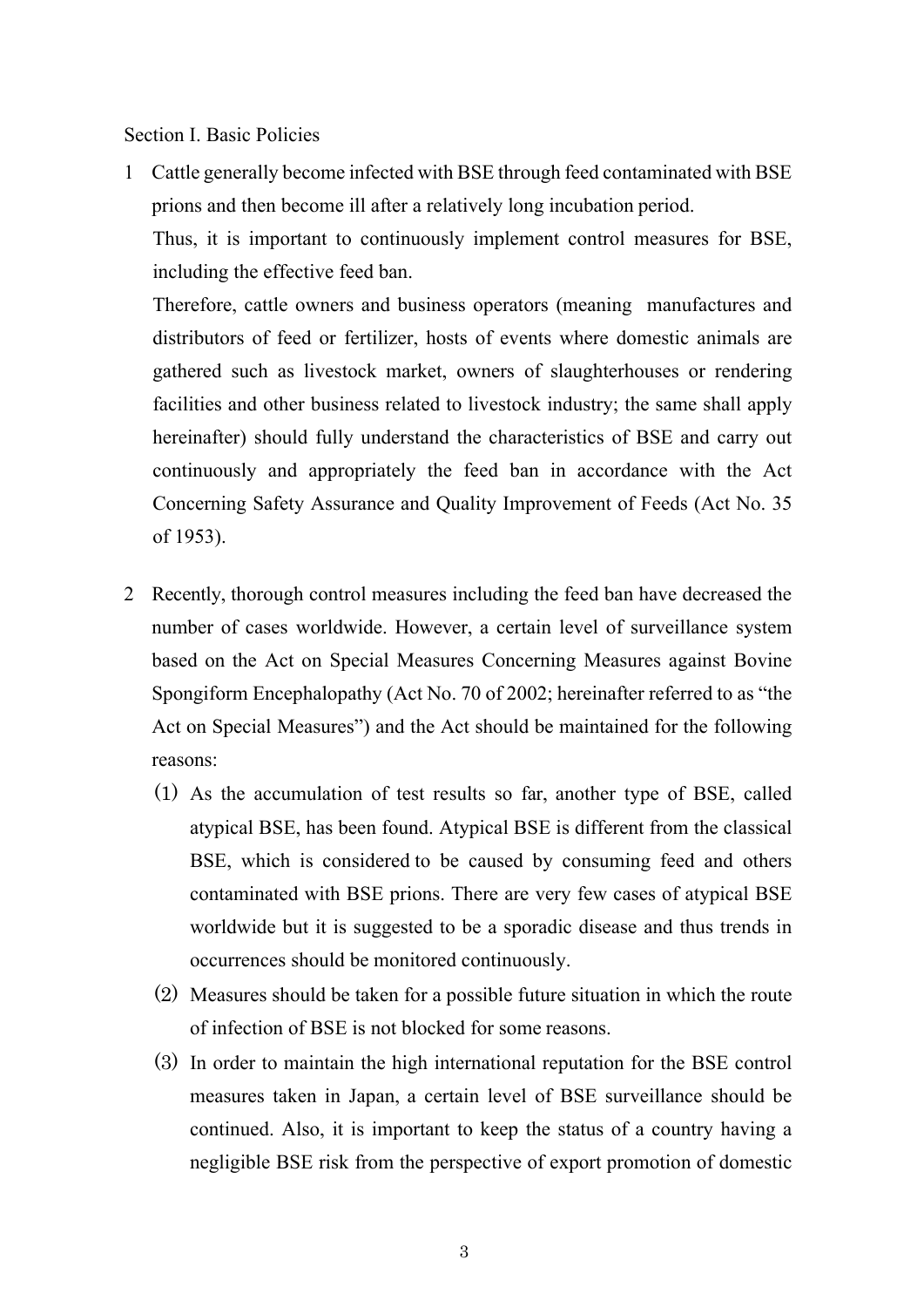livestock products.

- 3 Cattle owners have the primary responsibility to prepare for BSE outbreak and prevent the spread pursuant to the Act, and therefore, should endeavor to acquire the necessary knowledge and skills and to take appropriate measures such as biosecurity management of cattle. For this purpose, it is important to observe Biosecurity Standards, such as health monitoring and recording, ensuring proper notification of suspected cases in the early stages, proper feeding and recording. In consideration of the above, the administrative agencies and relevant institutions and organizations, by dividing the roles as mentioned below, shall take all available measures to prevent BSE and to prepare for the outbreak of BSE in order to allow all cattle owners to understand the importance of BSE control measures and implement them.
	- (1) MAFF shall implement appropriate import quarantine based on the relevant information including the risk of BSE occurrence and confirm the effectiveness of the feed ban. MAFF also provides prefectures, cattle owners, biosecurity managers (meaning biosecurity managers pursuant to Article 12-3-2 paragraph 1 of the Act; the same shall apply hereinafter) and relevant institutions and organizations with necessary information and gives guidance and advice in order to standardize disease control measures at a high level.
	- (2) Prefectures shall provide cattle owners, biosecurity managers, municipalities, and relevant institutions and organizations with necessary information, and prepare for the outbreak of BSE.
	- (3) Municipalities and the relevant organizations shall cooperate with prefectures in giving guidance to cattle owners and preparation for the outbreak of BSE and provide cattle owners with the necessary support.
	- (4) Relevant business operators shall take measures to prevent the pathogen from spreading, and cooperate with relevant institutions in measures to prevent outbreak and spread of BSE.
- 4 At the outbreak of BSE, it is important to prevent the spread of the disease by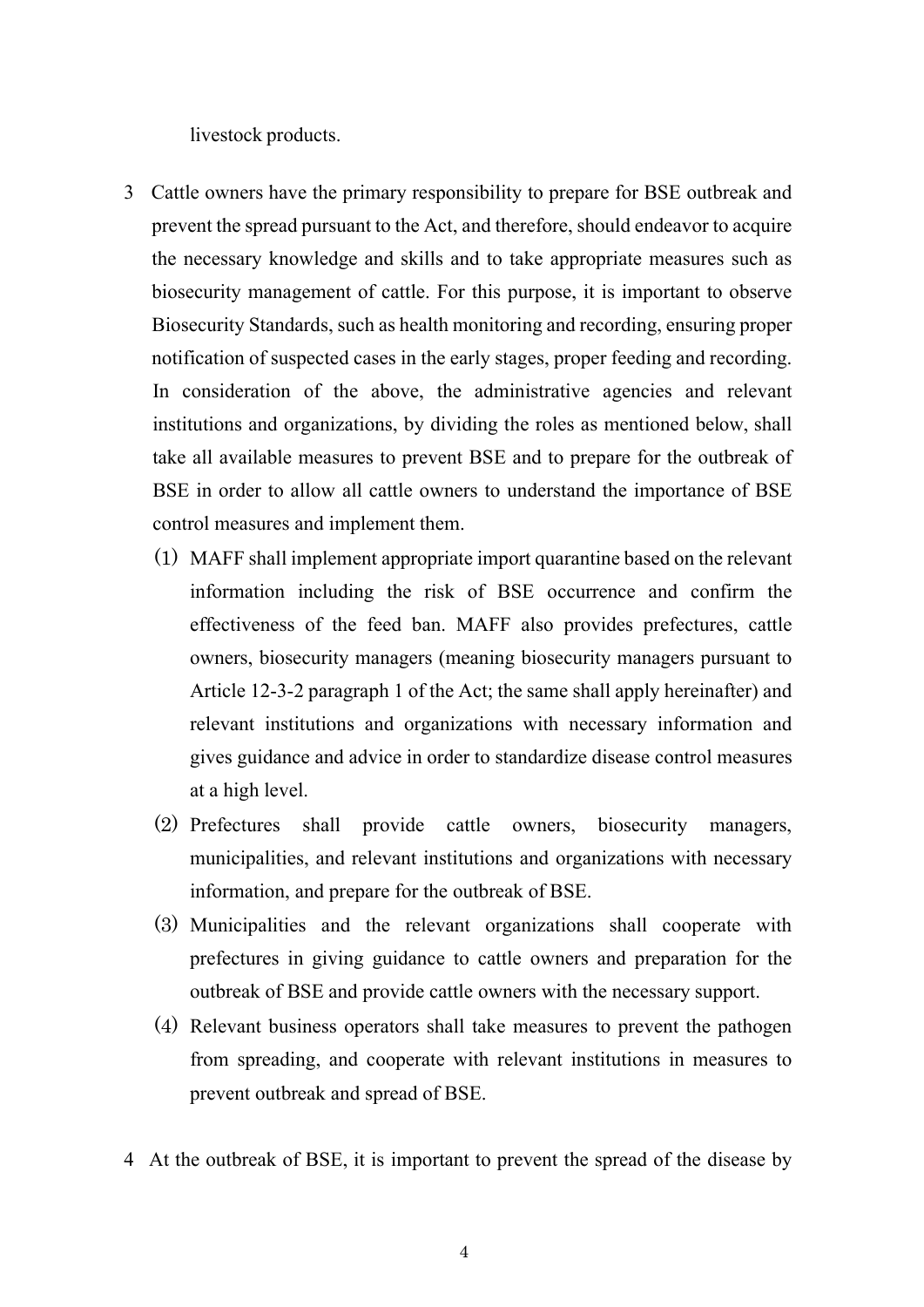smooth and proper control measures.

The costs to implement the control measures shall be borne by the national government as specified by the provisions from Articles 58 to 60-2 of the Act. Additionally, Article 60-3 of the Act also provides that allocation of reserve funds and other necessary financial measures shall be taken so that control measures will be properly and promptly taken in the early stages of occurrences. Taking this into consideration, the administrative agencies and the relevant organizations, by dividing the roles as mentioned below, shall initiate proper and prompt actions.

- (1) MAFF is responsible for developing and revising control policies that specify necessary control measures (meaning the control policies referred to in Section 5-2-(1)), and, with cooperation with relevant ministries, supporting specific control measures of prefectures in line with these policies. Additionally, in accordance with the Act, MAFF shall allocate the budget immediately and in proper manner.
- (2) Prefectures shall implement the specific control measures immediately and appropriately in accordance with the control policy in (1).
- (3) Municipalities and the relevant institutions and organizations shall cooperate with the prefectures in the implementation of the specific control measures (if the prefecture entrusts the conduct of control measures to municipalities or the relevant organizations, the costs involved in the relevant control measures shall be included in those to be paid by the Government according to the Act.)
- 5 At the outbreak of BSE, it is important to identify suspected affected animals by clarifying the feeding history and the existence of cohorts through an immediate epidemiological investigation, to completely eliminate the source of infection by testing, slaughtering and incinerating the identified suspected affected animals, and to review the existence of any potential problem related to the feed ban.

Therefore, the administrative agencies and the relevant institutions shall maintain a crisis management system in order to take measures to prevent the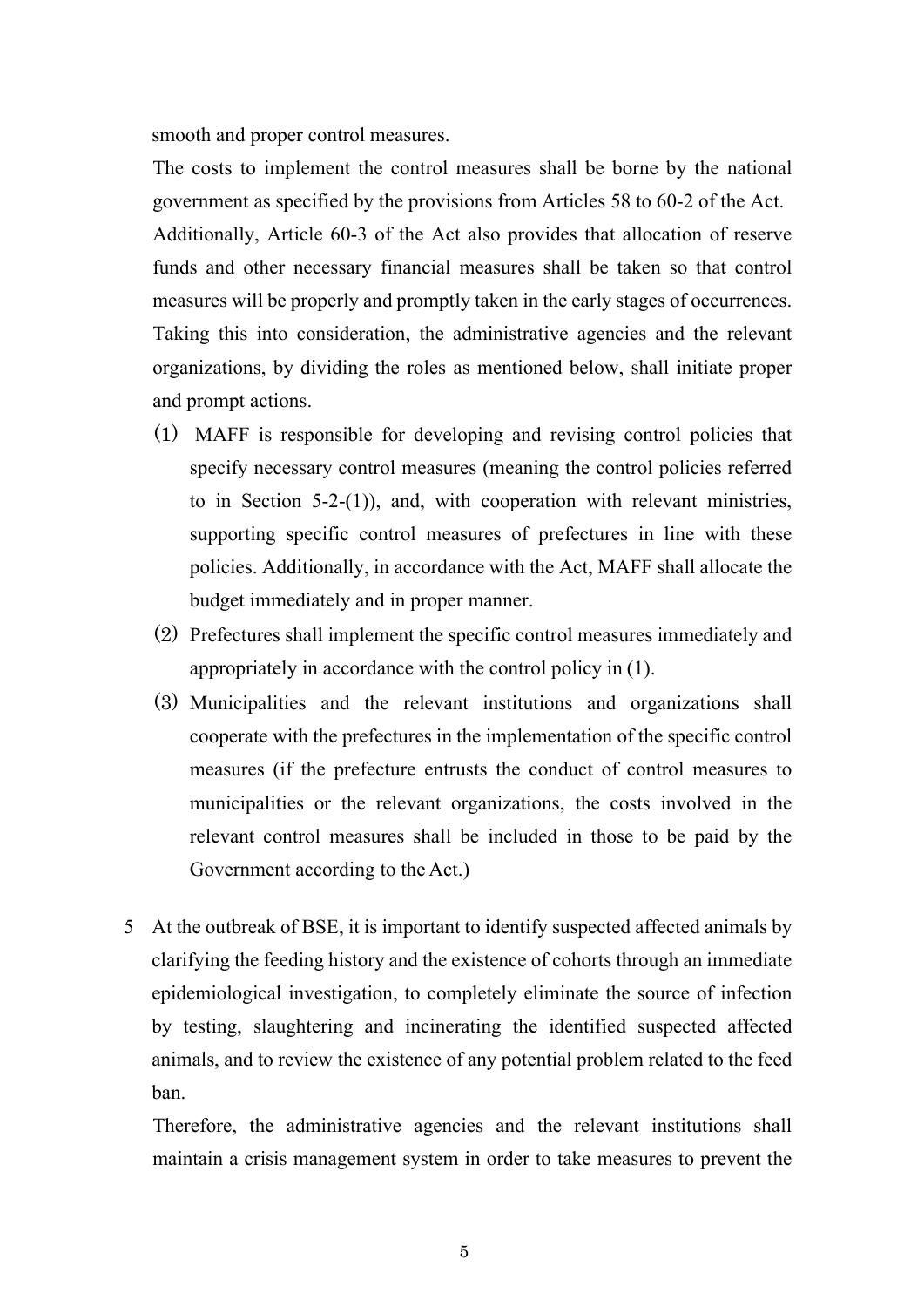spread of the disease and to review the feed ban at the outbreak of BSE.

6 In addition, MAFF shall, as necessary, develop Emergency Guidelines for Specific Infectious Disease of Domestic Animals (hereinafter referred to as "the Emergency Guidelines") while seeking expert opinions from Subcommittee on prion disease, Committee on Animal Health, Council of Food, Agriculture and Rural Area Policies (hereinafter referred to as "Sub-committee") as needed under Article 3-2-(2) of the Act.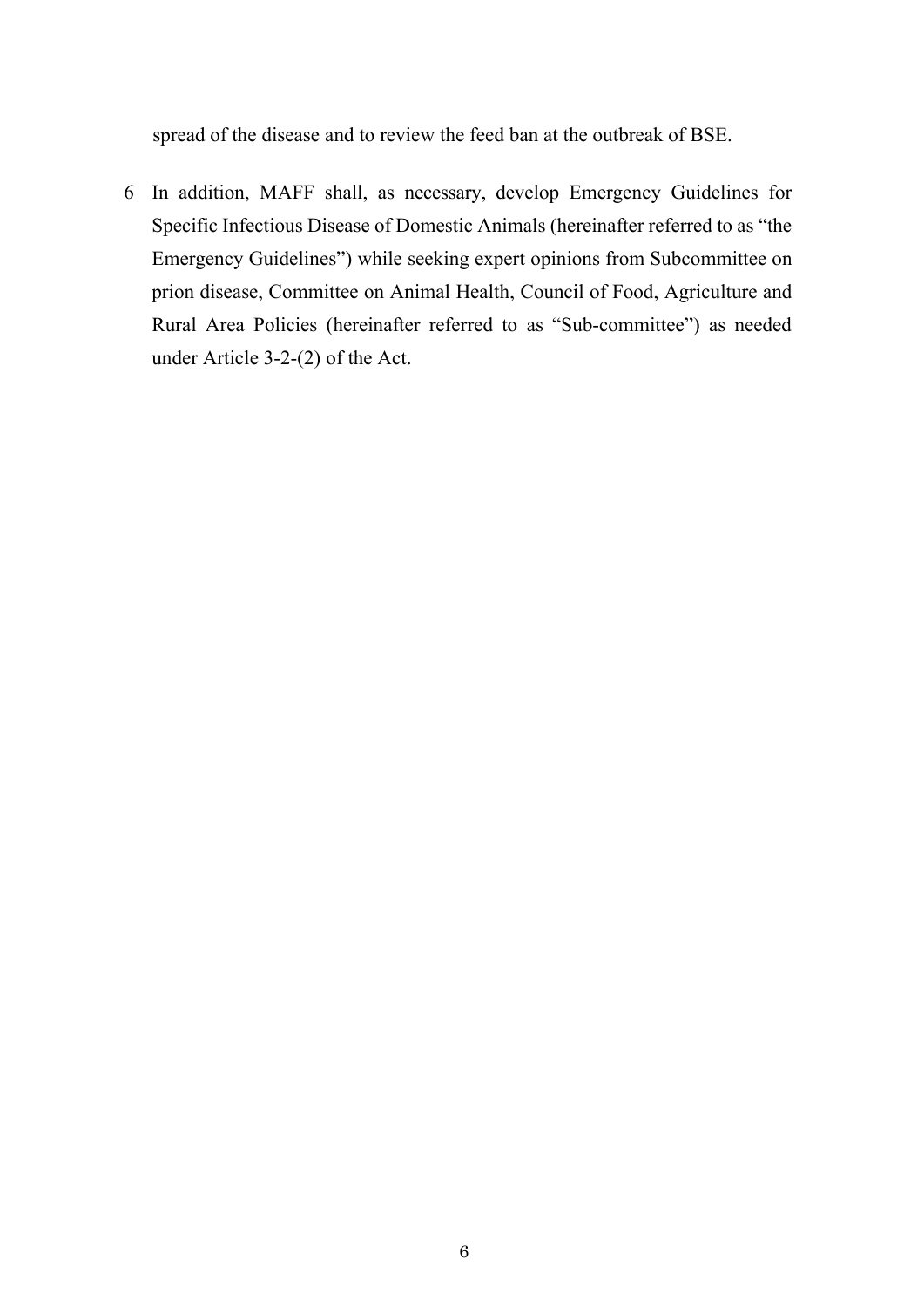#### <span id="page-8-0"></span>Section II. Preparedness for an outbreak

- <span id="page-8-1"></span>1 Efforts of MAFF
	- (1) Obtain information on the latest overseas outbreaks through mutual exchange of information with foreign countries and international organizations such as the OIE, and provide information to relevant ministries, prefectures, relevant institutions and organizations as necessary. This information shall be made public through the MAFF website.
	- (2) Conduct regular on-site inspections at feed manufactures and rendering facilities in cooperation with the relevant institutions, and then publish the findings of these inspections.
	- (3) Obtain the status of the preparedness for BSE outbreak in each prefecture and, as necessary, the status of cooperation with municipalities and relevant organization, and provide prefectures with the necessary instructions and advice to standardize disease control measures at a high level.
- <span id="page-8-2"></span>2 Effort of prefectures
	- (1) Inform cattle owners and the veterinarian who examined the dead animal (hereinafter referred to as "the owners") of their duty of notification prescribed in Article 6 paragraph 1 of the Act on Special Measures, unless they notify as provided for in Article 13 paragraph 1 of the Act or in the cases specified in each paragraph of Article 2 of the Implementing Ordinance of the Act on Special Measures concerning Measures against Bovine Spongiform Encephalopathy (MAFF Ordinance No. 58 of 2002, hereinafter referred to as "Implementing Ordinance of the Act on Special Measures"). Prefectures shall also verify that the inspection provided for in Section III-1-(1)-a-(a) is properly conducted.
	- (2) Regularly cooperate with the relevant departments and agencies and support on-site inspections at feed manufacturers and rendering facilities conducted by MAFF and the relevant institutions.
	- (3) Inform all the cattle owners, biosecurity managers, municipalities and relevant organizations the information on the status of any BSE outbreak in foreign countries provided by MAFF as prescribed in 1-(1) above as necessary, by phone, e-mail, fax, mail, and other means.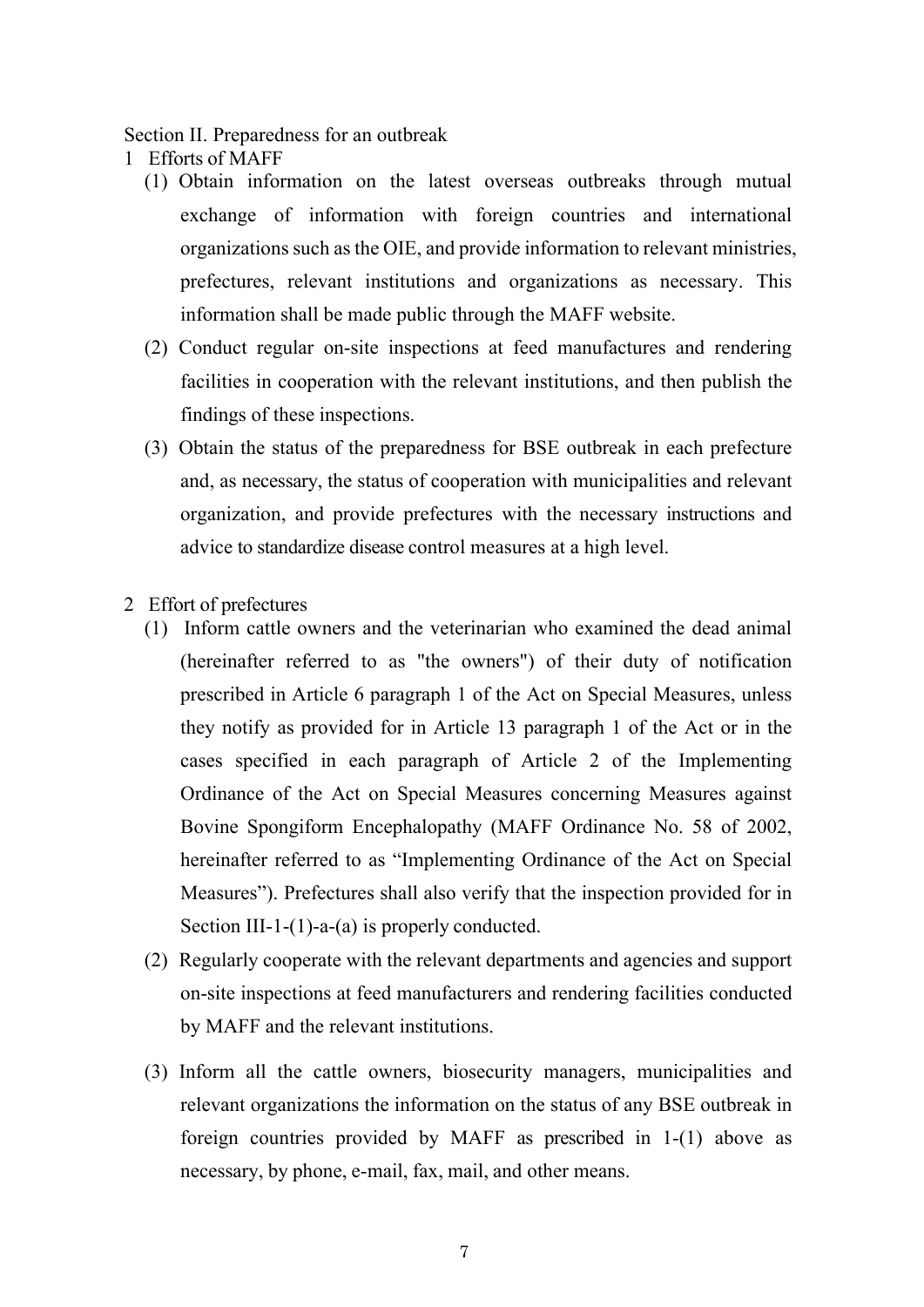- (4) Identify information on each cattle farm required for control measures at the outbreak of BSE (including address of the farm and the number of cattle).
- (5) Secure human resources necessary for control measures considering their role at the outbreak, store hygiene materials or medications and secure a storage space for carcasses, in order to ensure smooth and appropriate implementation of control measures at the outbreak of BSE.

As for the use of incineration facilities at the outbreak of BSE, make a list of incineration facilities in advance, and make an arrangement with prefectures and municipalities where the said incineration facilities are located, or which have jurisdiction over the said facilities, with an assumption that there might be a situation where a large number of affected animals or suspected affected animals are confirmed.

- (6) Establish a collaboration system by designating liaison with municipalities or relevant institutions and organizations, and by sharing the information on the regional status of cattle raising for the event of BSE outbreak.
- (7) Make effort to ensure enough time for the transfer duties and to appropriately transfer the records and experiences regarding disease control to successors at the transfer of the responsible person of control measures in the prefectural animal health division.
- <span id="page-9-0"></span>3 Efforts of municipalities and relevant institutions and organizations Municipalities and the relevant institutions and organizations shall cooperate with MAFF and prefectures in their measures as described in 1 and 2 above.
- <span id="page-9-1"></span>4 Efforts of business operators

Business operators shall cooperate with MAFF and local agencies in their measures as described in 1 to 3 above.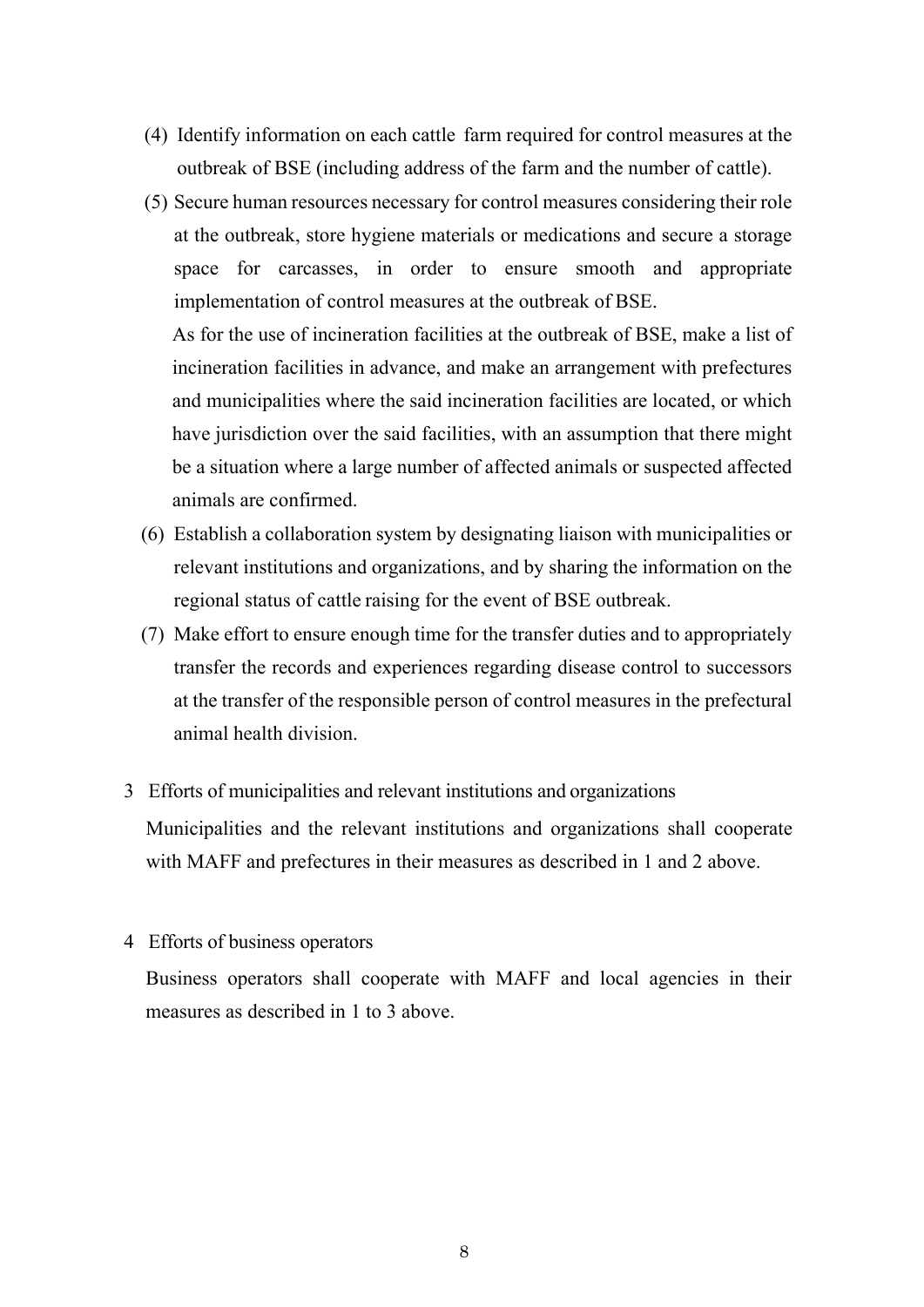<span id="page-10-0"></span>Section III. Surveys of BSE

- <span id="page-10-1"></span>1 Fallen stock inspection, and detection of abnormal cattle
	- (1) Fallen stock inspection and report of the results
		- A Fallen stock inspection
			- (A) Prefectural governor shall order the owner of fallen stock, which have been notified in accordance with Article 6 paragraph 1 of the Act on Special Measures or Article 13-2 paragraph 1 of the Act, to have inspection on the said fallen stock by prefectural animal health inspectors as specified in Article 5 paragraph 1 of the Act and Article 6 paragraph 2 of the Act on Special Measures. The prefectural animal health inspector classifies the said fallen stock into the following A to C, and performs the saidtesting.

In this case, the said inspection shall be deemed as an inspection stipulated in Article 9 paragraph 2 and the appendix 1 of the Implementing Ordinance of the Act on Domestic Animal Infectious Diseases Control (MAFF Ordinance No. 35 of 1951, hereinafter referred to as "Implementing Ordinance of the Act").

- a Regardless of age, cattle that showed or likely to have shown the specific signs specified in the section on cattle in the table in item 1 and in item 3 of Notification No. 1865 of MAFF in 2011 (concerning designation of signs designated by the Minister of Agriculture, Forestry and Fisheries, described in Article 13-2 paragraph 1 of the Act, and samples designated by the Minister of Agriculture, Forestry and Fisheries, described in Article 13-2 paragraph 4 of the Act, in accordance with the provisions of Article 13-2 paragraphs 1 and 4 of the Act and Article 9 paragraph 2 item 5 of the Implementing Ordinance of the Act) (hereinafter referred to as "the specific signs") before death
	- (a) Cattle that display progressive changes with one of the following behaviors and are not expected to respond to treatment: (i) skittishness
		- (ii) abnormal sensitivity to sound, light, contact, etc.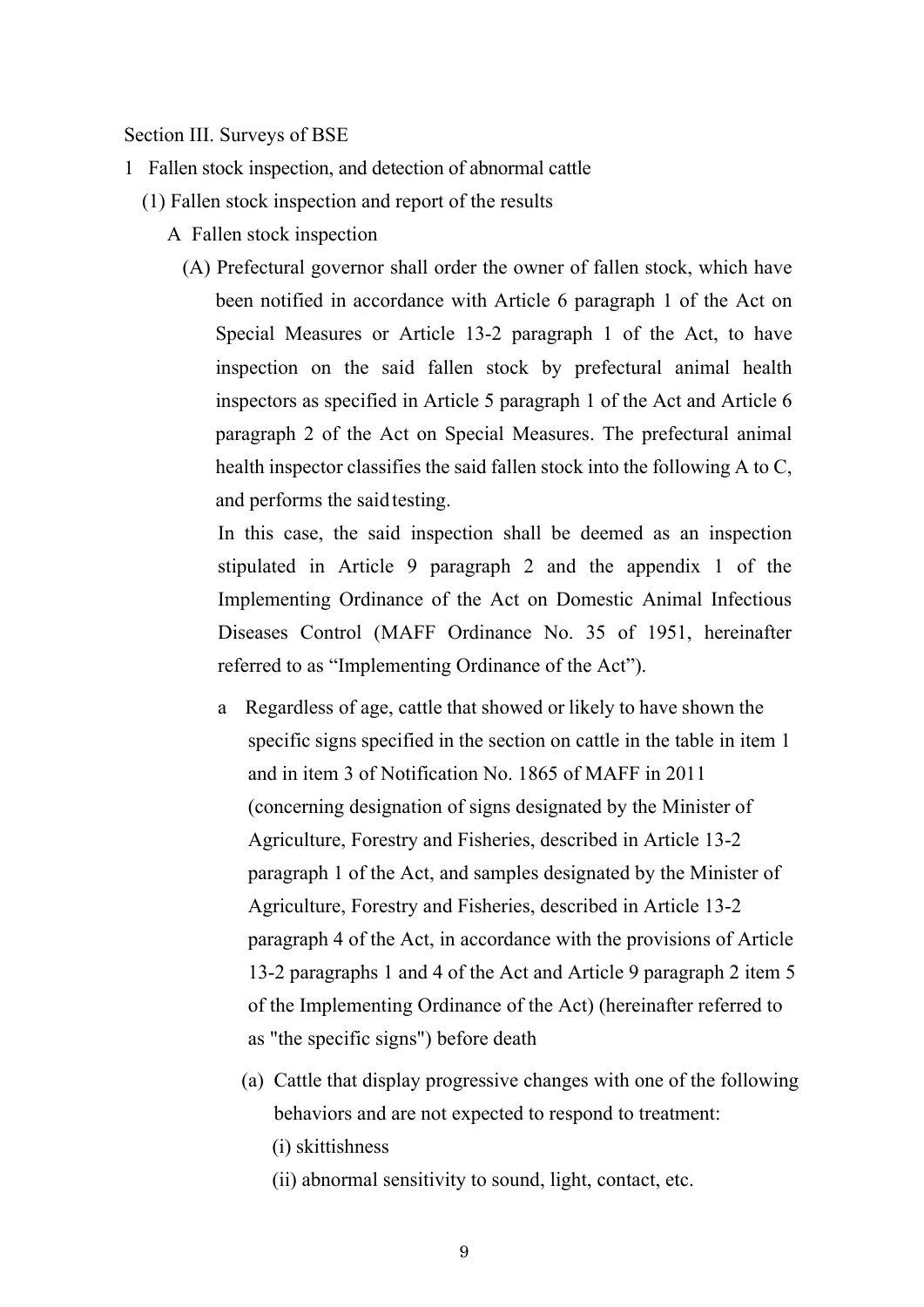- (iii) changes in herd hierarchical status
- (iv) persistent kicking when milked
- (v) continuous lowered head posture against fences, etc.
- (vi) hesitation at barriers, such as doors and fences
- (b) Cattle that display idiopathic progressive nervous signs without signs of any infectious diseases
- b Cattle at a full 48 months of age or older that became nonambulatory or recumbent before death or which were condemned and were prohibited to be slaughtered because of the reasons other than the above A and then died or were subjected todepopulation (hereinafter referred to as "recumbent cattle").
- c Cattle that do not fall under the above A orB.
- (B) Fallen stock not having reached a full 48 months of age, which do not fall under Article 9 paragraph 2 item 5 of the Implementing Ordinance of the Act, are not subjected to the notification under the provision of Article 6 paragraph 1 of the Act on Special Measures and fallen stock at full 48 months of age or older that fall under any one of paragraphs of Article 2 of the Implementing Ordinance of the Act on Special Measures, are not also subjected to the notification under the provision of Article 6 paragraph 1 of the Act on Special Measures. However, prefectures, in principle, shall implement the inspection for the following fallen stock (excluding animals which fall under Article 2, paragraph 6 of the Implementing Ordinance of the Act on Special Measures, and animals which were slaughtered based on the provision of Article 16 of the Act because of possible dissipation of the pathogen, and which the prefectural animal health inspector determined to be difficult to conduct the inspection for.) by the same inspection method as that used in (a).
	- a Fallen stock at a full 48 months of age or older that were affected animals or suspected affected animals of the domestic animal infectious diseases other than the diseases in Article 16 paragraph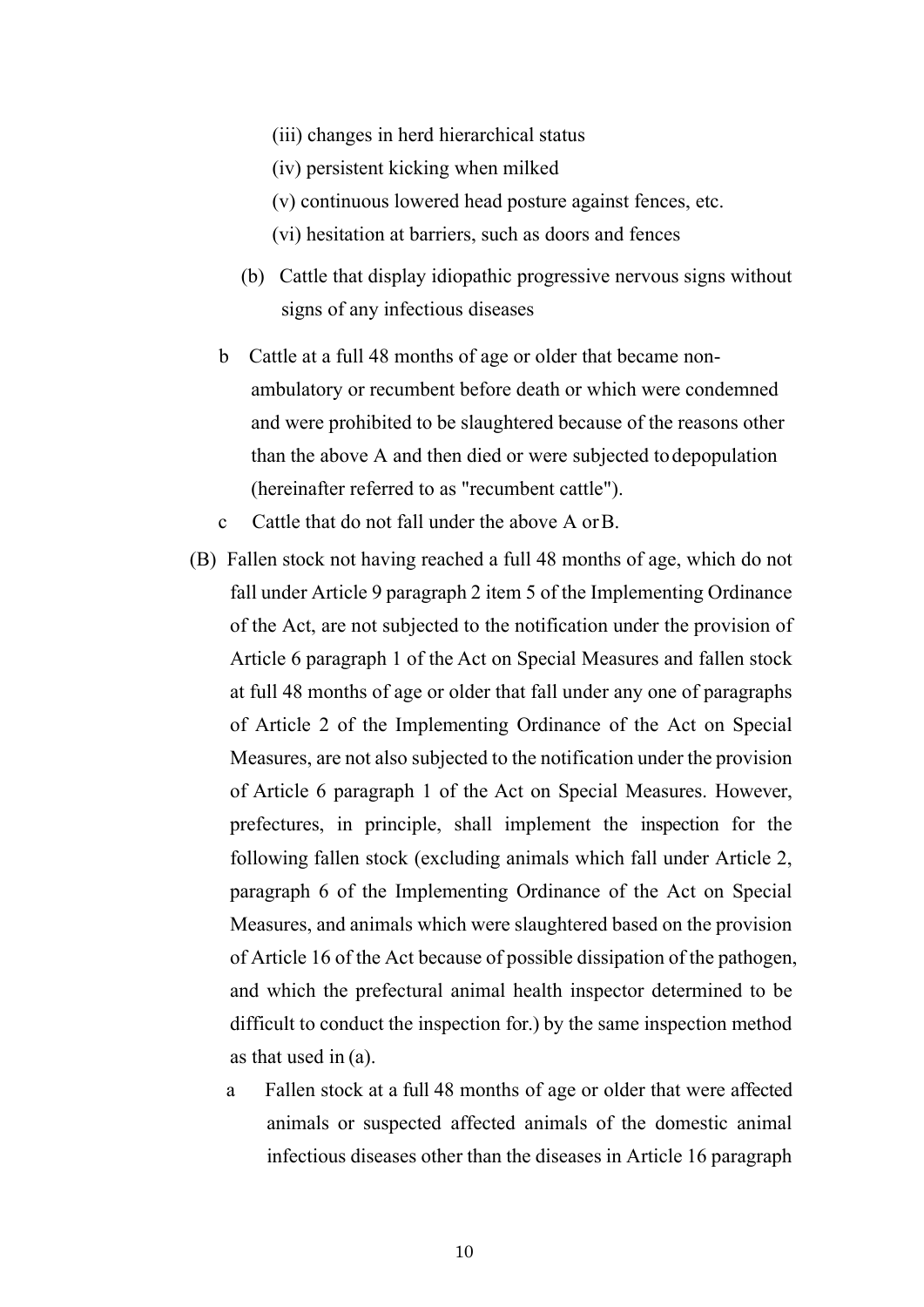1, items 1 and 2 of the Act and finally died or were depopulated, and which had or possibly had a notifiable infectious disease.

- b Other fallen stock or cattle subjected to depopulation that the prefectural animal health inspector determined the need for inspection (e.g., cattle under full 48 months of age and fall under (A), b).
- B Report of testing results of fallen stock

Prefectures shall report the results of the BSE inspection conducted in accordance with the provision of Article 5 paragraph 1 of the Act, including relevant information on clinical signs before death, to the Animal Health Division, Food Safety and Consumer Affairs Bureau, MAFF (hereinafter referred to as "Animal Health Division") by the 20th of each month. However, a positive result obtained by ELISA shall be reported to the Animal Health Division in each case.

#### (Points to note)

- 1 Fallen stock inspection (Section 3-1, (1) of the Guidelines)
	- (1) Summary of inspection results of fallen stock and report to the Animal Health Division

As for the result of surveillance conducted in accordance with Section 3-1, (1) of the Guidelines for Specific Infectious Disease of Domestic Animals for Bovine Spongiform Encephalopathy (announced on April 1, 2015, by the Minister of Agriculture, Forestry and Fisheries. Hereinafter referred to as "the Guidelines."), the prefectural livestock industry division shall report the result, including a summary of the state of inspection, for the previous month to the Animal Health Division, Food Safety and Consumer Affairs Bureau, MAFF (hereinafter referred to as "Animal Health Division") in the Form 1 that is given elsewhere, by the 20th of each month. For cattle that fall under Section 3-1,  $(1)$ , A,  $(A)$ , a of the Guidelines, its clinical signs before death and results of diagnosis confirmation shall be reported in the Form 2 that is given elsewhere.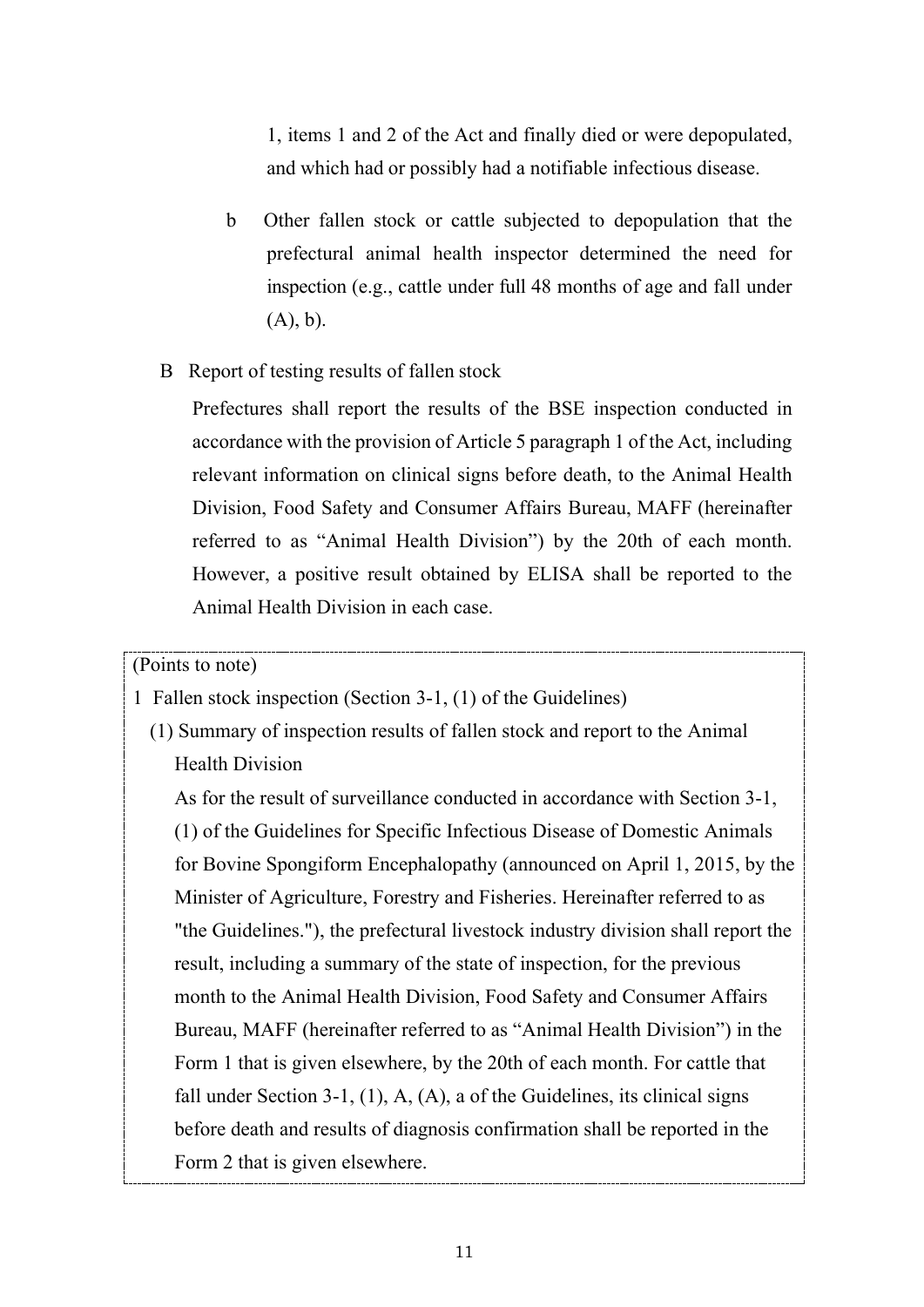If, among cattle that were reported as fallen stock but were not inspected for BSE, cattle not falling under Article 4, items 1 through 4 of the Implementing Ordinance of the Act on Special Measures concerning Measures against Bovine Spongiform Encephalopathy (MAFF Ordinance No. 58 of 2002, hereinafter referred to as "Implementing Ordinance of the Act on Special Measures") were found, every case along with reasons shall be reported to the Animal Health Division.

(2) Regarding fallen stock inspection and reporting of results

A Handling of cattle that have shown or were likely to have shown signs described in Section 3-1, (1), A, (A), a of the Guidelines (hereinafter, "specific signs") before death

Cattle falling under any one of the followings, regardless of age, shall be classified under Section 3-1, (1), A, (A), a of the Guidelines

- (A) Cattle that have shown or were likely to have shown specific signs (including those subjected to culling or that died without or during treatment). Specifically, cattle that were suspected of having or were definitively diagnosed with *Histophilus somni* infection, listeriosis, cerebrocortical necrosis, encephalitis, encephalomyelitis, or neuralogical diseases (neuroparalysis or nervous system tumors in which an abnormality was shown in the whole or posterior body, including meningitis, vertigo, obturator nerve paralysis, femoral nerve paralysis, sciatic nerve paralysis, brain tumor, spinal cord tumor, peripheral nervous system tumor, or pituitary tumor) and did not respond to treatment while displaying progressive neurologic symptoms or were likely to do so.
- (B) Cattle for which cause of death was not determined and were considered, based on a notification by the rearer, by the prefectural animal health inspector to have likely shown the specific signs before death.

(C) After a notification of suspect regarding abnormal cattle (meaning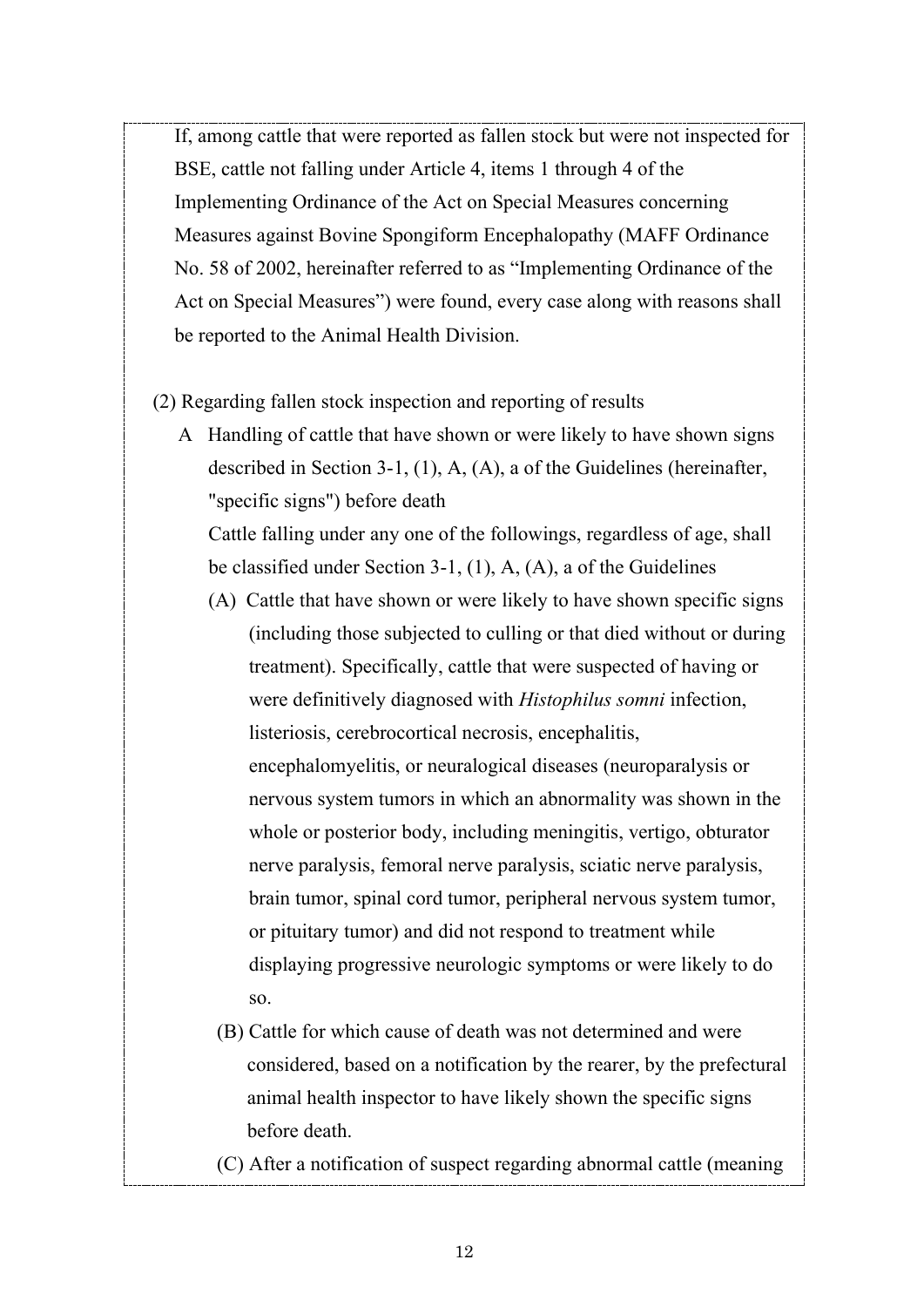cattle which were notified in accordance with Section 3-1, (2), A, (A) or (B), and which were considered by the prefectural animal health inspector to have shown the specific signs; hereinafter the same shall apply) from a farm, cattle that died or were subjected to culling after a confirmation by the prefectural animal health inspector before the prefectural animal health inspector judged that said cattle showed the specific signs.

It should be noted that cattle that were used in BSE infection experiments (including those testing negative) in academic research institutes designated by the Minister of Agriculture, Forestry and Fisheries shall, in principle, not be subject to inspection in accordance with the Guidelines.

- B Handling of cattle that became non-ambulatory or recumbent before death Cattle falling under any one of the following shall be classified under Section 3-1, (1), A, (A), b, or (B), a, or (B), b, respectively, of the Guidelines.
	- (A) Diseases showing idiopathic progressive neurologic symptoms without signs of infectious disease include hypocalcemia, magnesium deficiency, milk fever, and Downer cow syndrome, as well as BSE. Cattle at the age of 48 months or older which were diagnosed before death, by veterinarians from clinical signs, biochemical test results, and other findings as non-ambulatory or recumbent or as a disease the cardinal sign of which is a neurologic symptom (diseases other than ones described in 1, (2), A, (A)), that is, hypocalcemia, magnesium deficiency, milk fever, Downer cow syndrome, cervical myelopathy, spondylosis deformans, encephalomalacia, epilepsy, facial paralysis, trigeminal paralysis, suprascapular nerve paralysis, radial nerve paralysis, peroneal nerve paralysis, tibial nerve paralysis, and other peripheral nerve palsy) and finally died or were depopulated shall be classified under Section 3-1, (1), A, (A), b of the Guidelines.
- (B) When cattle were found to have suffered from a disease described in a,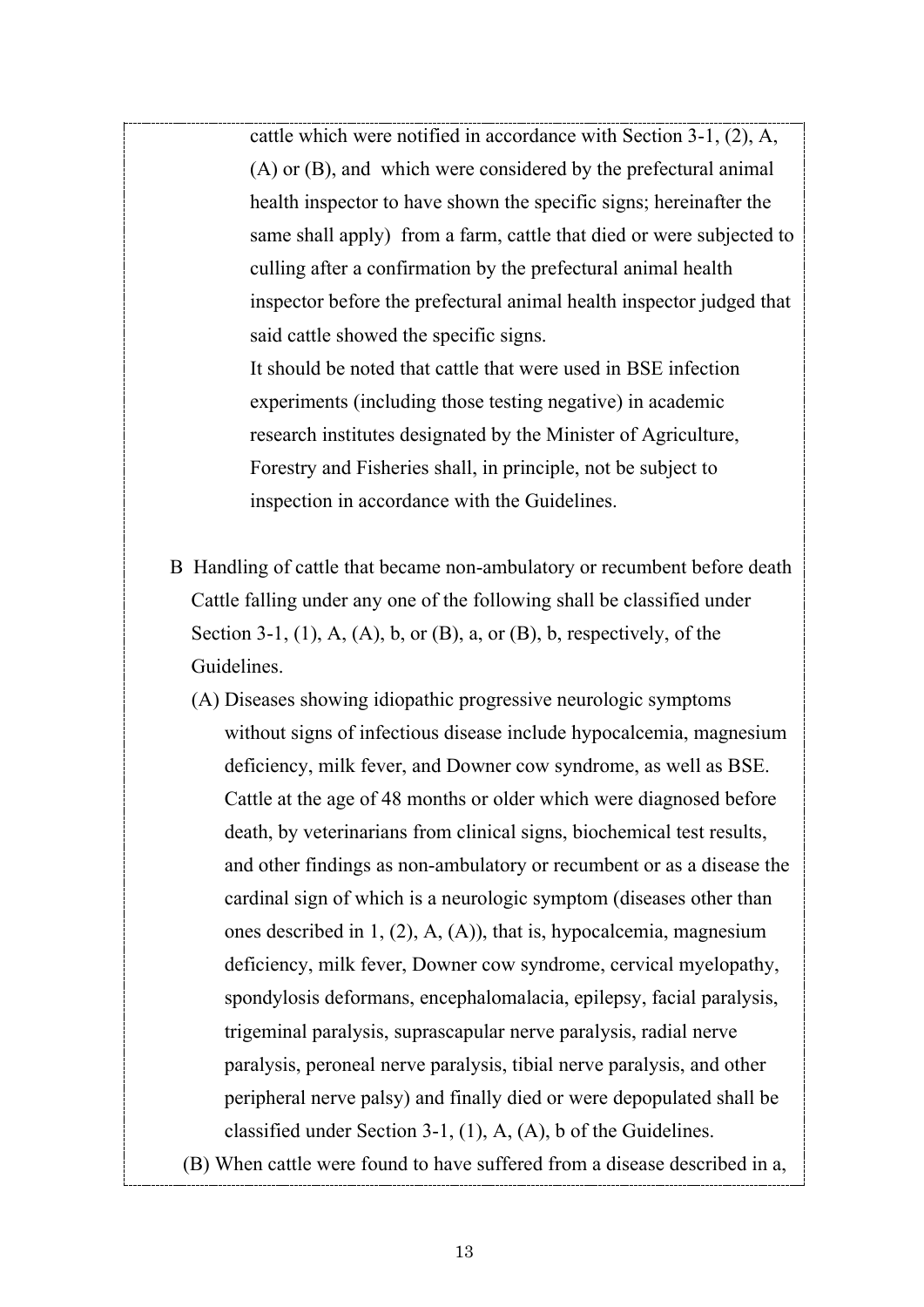1) by postmortem examination, symptoms that said cattle showed before death shall be confirmed again by asking the rearer or veterinarians who examined the dead animals. If the cattle were unlikely to have shown the specific signs and were at the age of 48 months or older, the cattle shall be classified under Section 3-1, (1), A, (A), b of the Guidelines. If the said cattle were likely to have shown the specific signs, the cattle shall be classified under Section 3-1, (1), A, (A), a of the Guidelines.

- (C) Fallen stock at the age of 48 months or older that were animals or suspected affected animals of domesticated animal infectious diseases other than those in Article 16 paragraph 1, items 1 and 2 of the Act on Domestic Animal Infectious Diseases Control (Act No. 166 of 1951) that died or were culled, and which had or possibly had a notifiable infectious disease shall be classified under Section 3-1, (1), A, (B), a of the Guidelines.
- (D) Cattle at the age under 96 months that did not show specific signs or non-ambulatory or recumbent but were tested for qualified reasons that BSE testing was required shall be classified under Section 3-1, (1), A, (B), b of the Guidelines (e.g., they did not show the specific signs but displayed changes, including behaviors or symptoms, that were never observed) and the reason shall be reported to the Animal Health Division.
- C Normal fallen stock

Cattle that were at the age of 96 months or older and were subject to the notification, and fell under any one of the following shall be classified under Section 3-1, (1), A, (A), c of the Guidelines.

- (A) Normal fallen stock (Cattle that did not fall under the abovementioned A and B. Including cattle that did not show neurologic symptoms and became recumbent because of arthritis or hoof diseases of known causes including bone fracture by accident and inadequate hoof trimming and ultimately died or were culled.)
- (B) Cattle whose symptoms showed before death of unknown causes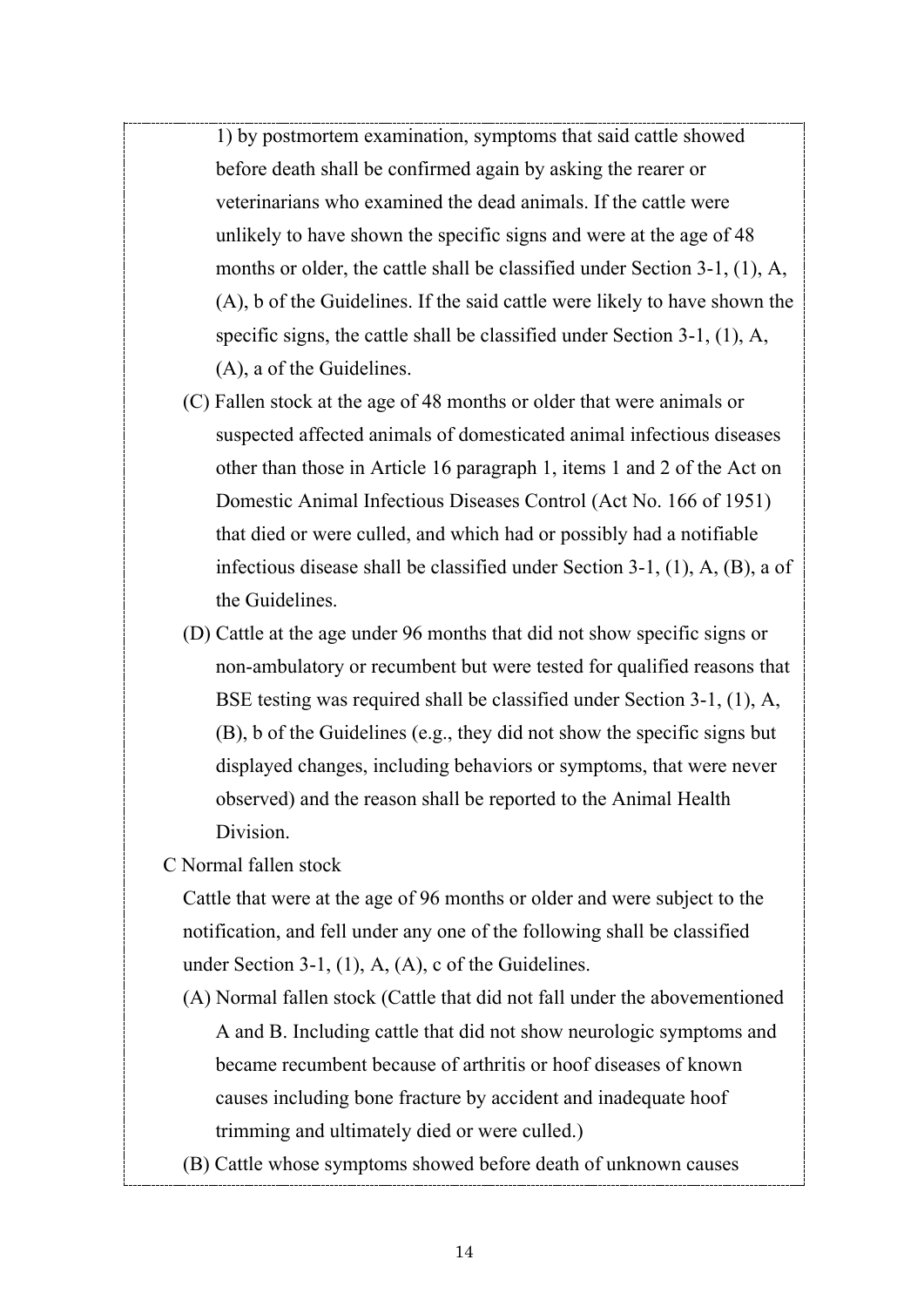(Reference: Comparison between cattle under BSE inspection in Japan and the Terrestrial Code of the World Organisation for Animal Health (OIE))

| Category of     | Inspection  | Age in months  | <b>OIE</b> Terrestrial Code  |
|-----------------|-------------|----------------|------------------------------|
| cattle under    | site        | for Inspection |                              |
| inspection in   |             | in Japan       |                              |
| Japan           |             |                |                              |
| Cattle showing  | Farm        | All age groups | Cattle over 30 months of     |
| the specific    |             |                | age displaying behavioral    |
| signs           |             |                | or clinical signs consistent |
|                 |             |                | with BSE (clinical           |
|                 |             |                | suspects)                    |
|                 |             |                |                              |
| Recumbent       | Farm        | Age 48 months  | Cattle over 30 months of     |
| cattle          |             | or older       | age that are non-            |
|                 |             |                | ambulatory, recumbent,       |
|                 |             |                | unable to rise or to walk    |
|                 |             |                | without assistance           |
|                 |             |                |                              |
| Cattle showing  | Abattoir    | Age 24 months  | Cattle over 30 months of     |
| the signs in an |             | or older       | age sent for emergency       |
| abattoir        |             |                | slaughter or condemned at    |
|                 |             |                | ante-mortem inspection       |
|                 |             |                | (casualty or emergency       |
|                 |             |                | slaughter, or downer         |
|                 |             |                | cattle)                      |
|                 |             |                |                              |
| Ordinary fallen | Farm and    | Age 96 months  | Cattle over 30 months of     |
| cattle          | other sites | or older       | age which are found dead     |
|                 |             |                | or killed on farm, during    |
|                 |             |                | transport or at a            |
|                 |             |                | slaughterhouse/abattoir      |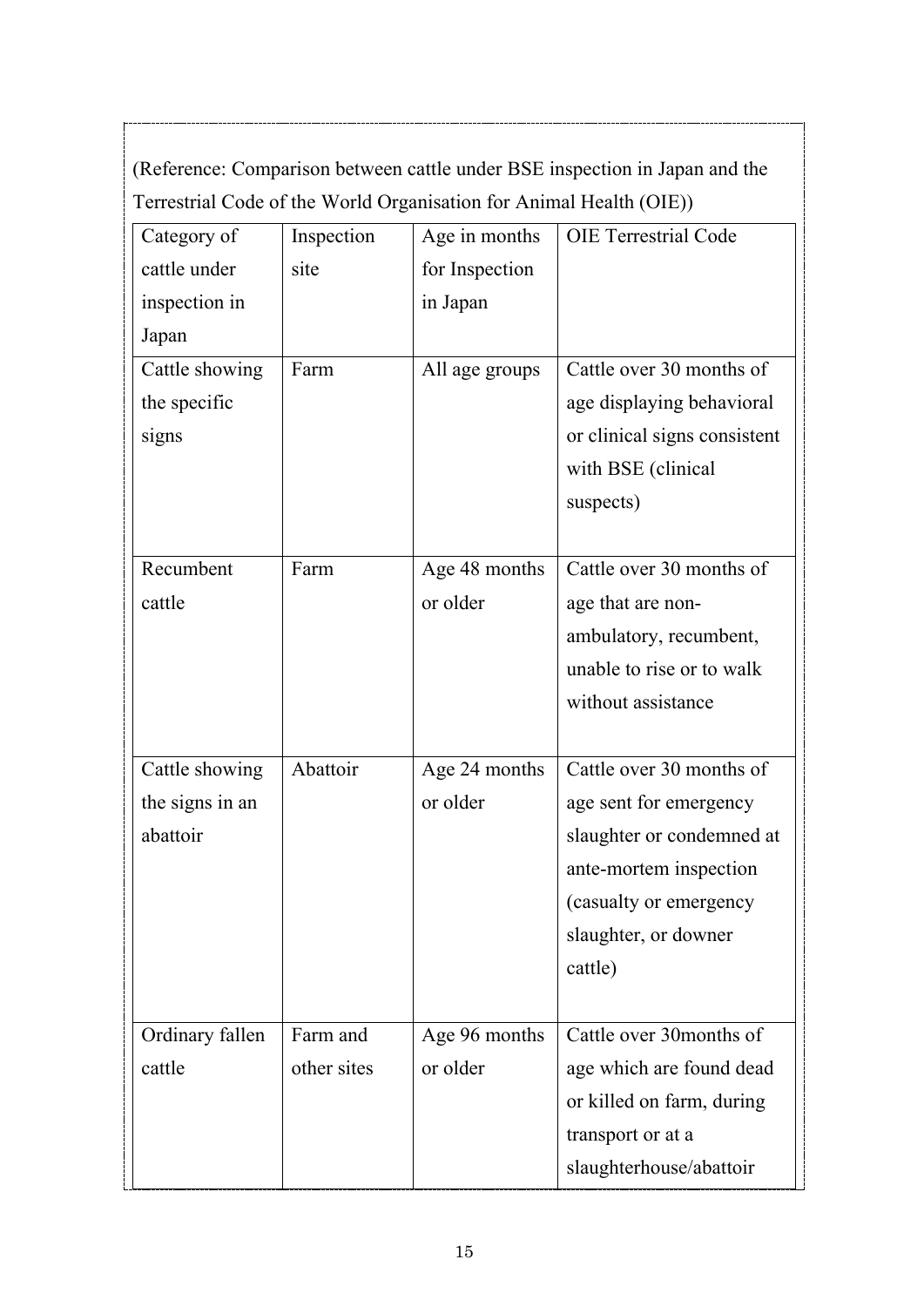|             |          |              | (fallen stock)           |
|-------------|----------|--------------|--------------------------|
| Healthy     | Abattoir | Abolished in | Cattle over 36 months of |
| slaughtered |          | April 2017   | age at routine slaughter |
| cattle      |          |              |                          |

- (2) Discovery of abnormal cattle and inspection
	- A Response to the notification from the owners

Prefectures shall immediately send the prefectural animal health inspector to the farm or the abattoir in the following cases:

Prefectures shall provide the notifying party with the necessary guidance, including voluntary movement restriction on animals raised and dead cattle in the said farm.

- (A) When prefectures are notified by the owners of cattle or veterinarians that cattle displaying specific signs were found on farm.
- (B) When prefectures are notified that cattle, which were prohibited to slaughter and dress due to abnormal behaviors such as strange voices and circling and nervous signs such as ataxia in the ante-mortem inspection at the abattoir, were found.
- B Clinical inspection by prefectures
	- (A) The prefectural animal health inspector shall conduct a thorough clinical inspection at the farm in A,  $(A)$  or the abattoir in A,  $(B)$  to identify the presence or absence of the specific signs for the abnormal cattle (cattle which the prefectural animal health inspector recognized as the cattle with specific signs, in response to the notification in A, (A) or (B)) and the cattle kept in the same farm of the said cattle. To the extent possible, videotape footage of the clinical inspection should be recorded by a digital camera or other device.
	- (B) As soon as the clinical inspection in (A) is completed, the prefectural animal health inspector shall prepare a report describing the presence or absence of feeding history of processed animal protein, movement record, status of things concerning the notification in A, (A), and report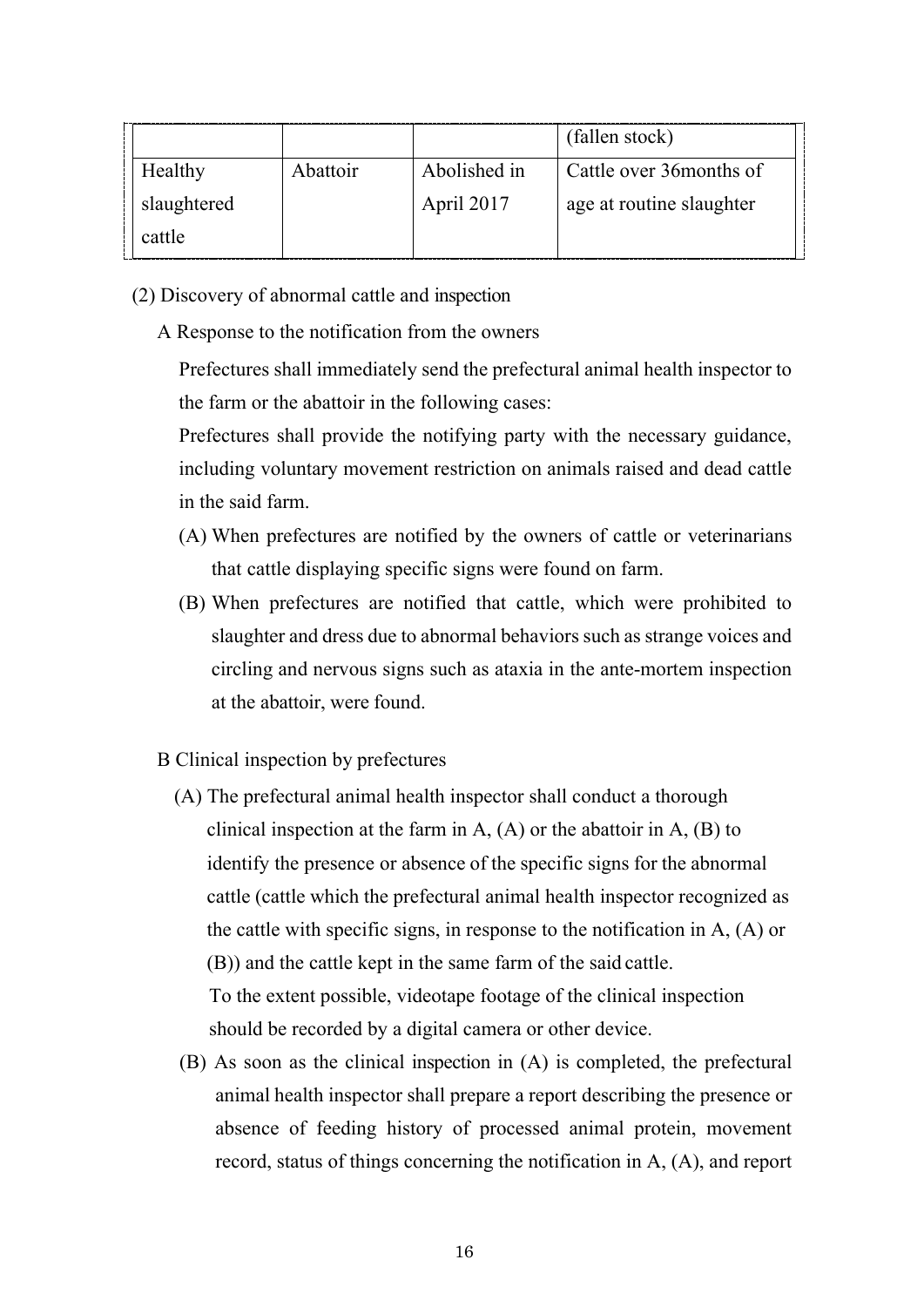on the symptoms, and submit the results of the investigation along with the video footage to the prefectural livestock industry division.

(C) When BSE is suspected based on the results of the clinical inspection in (A), the prefectural livestock industry division shall immediately report the results of the clinical inspection to the Animal Health Division. Also, when the said cattle were shipped from farms outside of the said prefecture to the farm or the abattoir in the said prefecture, the prefectural livestock industry division shall inform the prefectural livestock industry division of the prefecture where the shipping farm is located (hereinafter referred to as "shipping prefectural livestock industry division") of the said results.

When it is revealed, based on the results of the investigation in (B), that the said cattle had been raised outside the said farm until the age of 12 months, the prefectural livestock industry division shall immediately inform the prefectural livestock industry division of the prefecture, where the farm for raising is located, of the relevant information.

(Points to note)

2 A report about the clinical inspection (Section 3-1, (2) of the Guideline) The results of the clinical inspection conducted by the prefectural animal health inspector at the farm or the abattoir, described in Section 3-1, (2), B, (A) of the Guideline, shall be recorded in the Form 3 that is given elsewhere.

(D) Based on the results of the clinical inspection in (A) and in consultation with the Animal Health Division, the prefectural livestock industry division shall consider whether a follow-up is needed. As for the cattle recognized to need to be followed-up, the prefectural animal health inspector shall order movement restriction for a period no longer than 21 days, in accordance with the provision of Article 14 paragraph 3 of the Act, confirm whether or not specific signs appear within the said period, and inform the prefectural livestock industry division of the results.

Also, the said prefectural livestock industry division shall inform the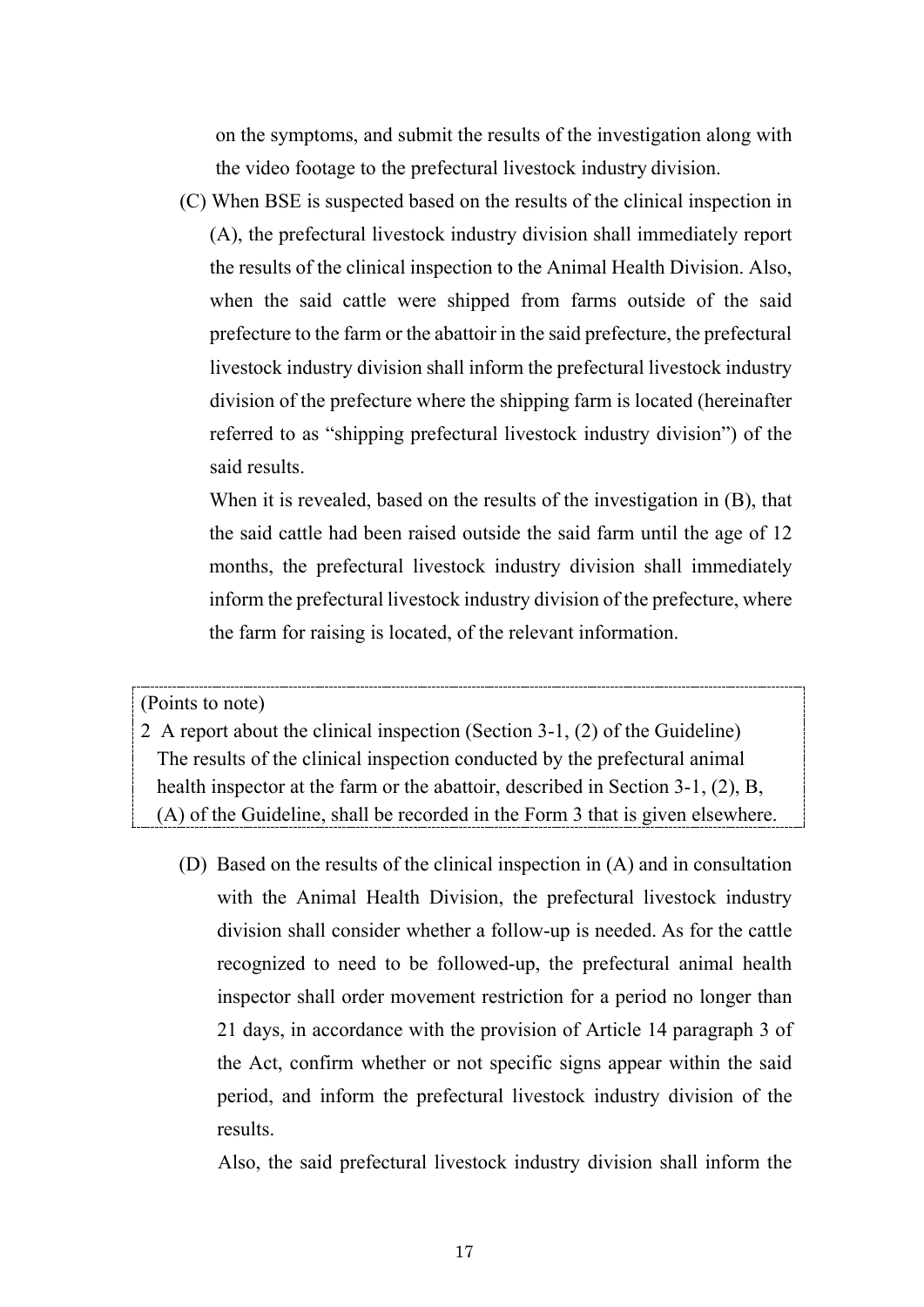Animal Health Division of the results.

(E) When the said cattle are likely to have BSE based on the results of the clinical inspection in (A) and the follow-up in (D), the prefectural livestock industry division shall conduct an ELISA test (Enzymelinked immunosorbent assay test) as a diagnosis of disease specified in Article 20, paragraph 1 of the Act, in consultation with the Animal Health Division.

## (Points to note)

3 Confirmation of cattle showing the specific signs and determination of suspected affected animals by inspection of abnormal cattle (Section 3-1, (2) of the Guidelines)

When the prefectural animal health inspector receives a report of abnormal cattle and confirm whether the abnormal cattle show the specific signs or not, the prefectural animal health inspector shall determine in a comprehensive way on the basis of information including response to treatment, symptoms characteristics of BSE described in Section 3-1, (2), A, (A) of the Guideline, epidemiological link to already BSE-affected cattle, and age of months (year of birth).

(3) Action in response to the positive results obtained in the testing in (1), A (testing of fallen stock), or the testing in  $(2)$  B,  $(E)$  (ELISA test as a diagnosis of disease)

The prefectural livestock industry division shall inform the prefectural food sanitation division and the Animal Health Division (and the shipping prefectural livestock industry division, as needed) of the positive results obtained in the inspection in (1), A, or the inspection of (2) B, (E), and send the sample (fresh and formalin-fixed *medulla oblongata*) for confirmatory test to the National Institute of Animal Health, the National Agriculture and Food Research Organization (hereinafter referred to as "NIAH"), the only organization conducting the confirmatory test of fallen stock and others in (5), upon consultation with the Animal Health Division. The Animal Health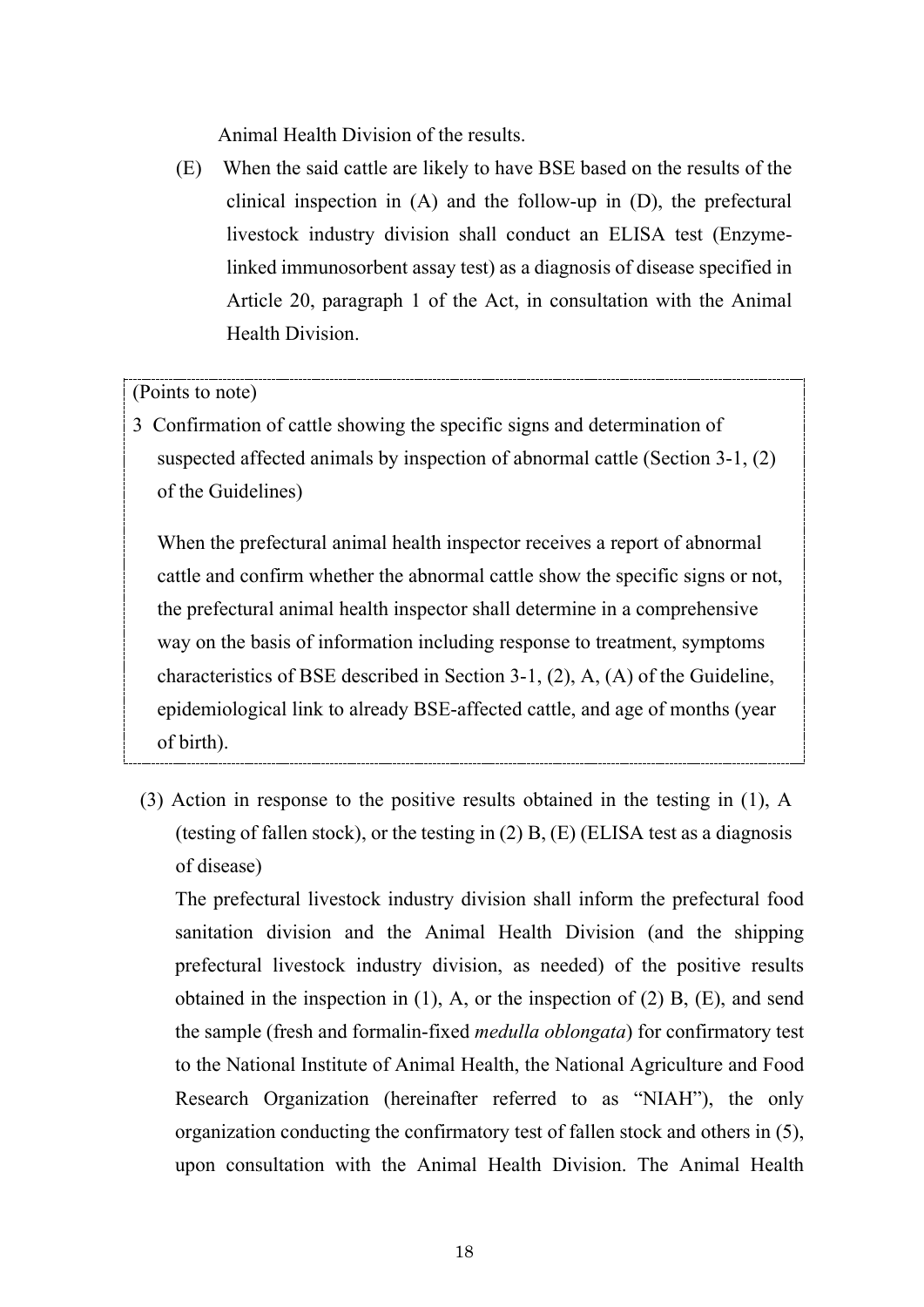Division shall inform the Ministry of Health, Labour and Welfare (MHLW), accordingly.

(Points to note)

4 Necropsy and sample collection concerning BSE inspection (Section 3-1)

At the time of necropsy and sample collection concerning inspection in Livestock Hygiene Service Centers (hereinafter referred to as "LHSC"), the following points shall be paid attention.

(1) Outfit and apparatus

Wear a disposable coverall with a hood. To cover the head, wear the hood of the coverall, a mask, and a face shield. Wear cut-resistant inner gloves between two sets of disposable gloves and fix the cuffs of the work clothes and the outer gloves with tape. Use disposable cutting instruments as far as practicable.

## (2) Sampling points

Collect samples in any one of the following ways:

- A Sample only the brain. Place part of medulla oblongata in a sealable container (without using a buffer) and preserve it at 4°C (with ice packs). For the rest, preserve the right half at 4°C (with ice packs) and fix the left half with 10% neutral buffered formalin.
- B Sample only the brain stem by the foramen magnum approach.
- C If the brain seems to be liquefied, sample only the brain stem pursuant to the foramen magnum approach.
- Note: For suspected affected cattle, the whole brain shall be sampled by craniotomy. The brain shall be cut longitudinally at the midline. The right half shall be frozen to be used as biopsy samples and the left half shall be fixed with neutral buffered formalin to be used as formalinfixed samples.

Note: For cattle that were tested positive by ELISA, immediately after the test result was obtained, the head shall be preserved by freezing or other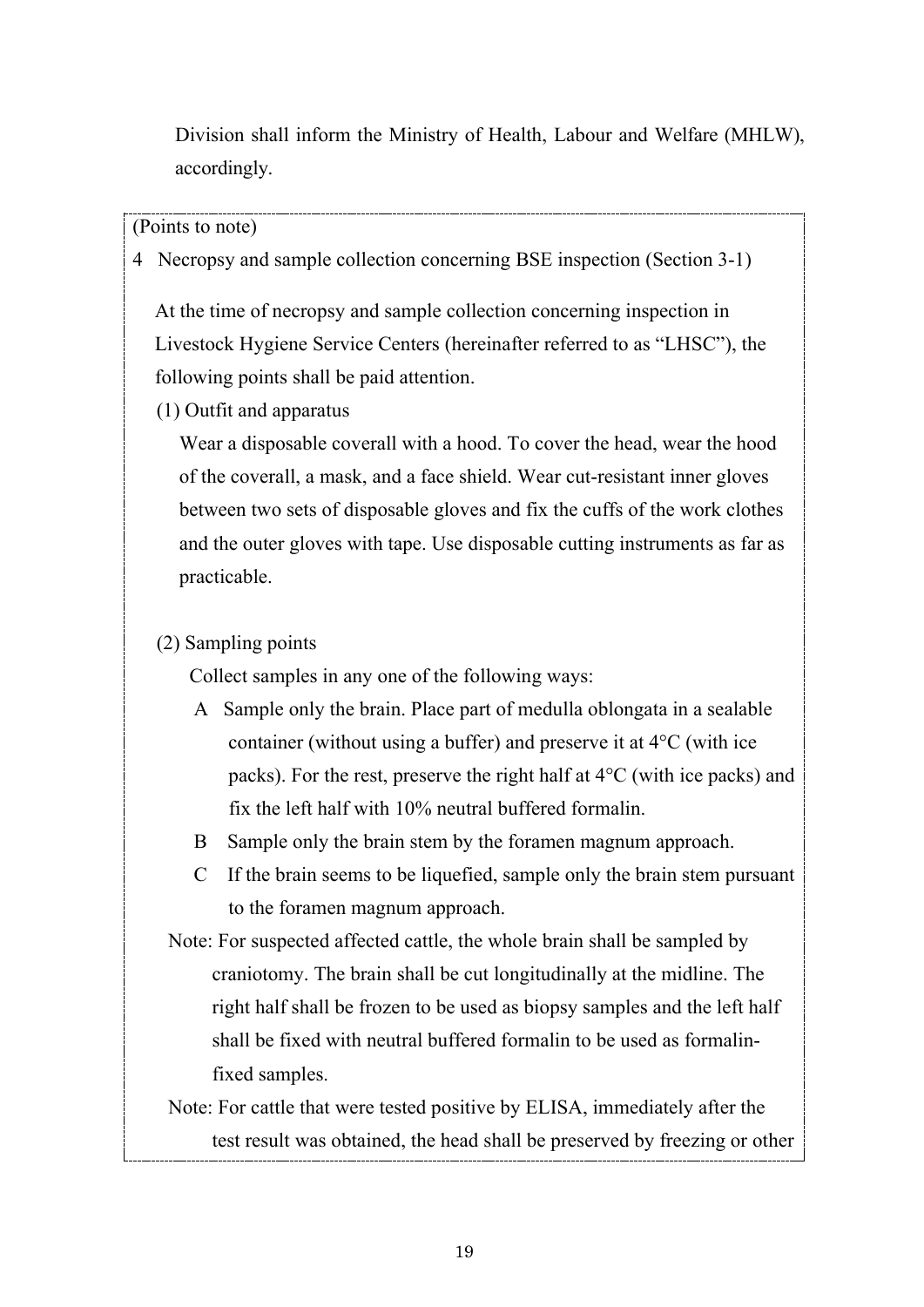means.

#### (3) Procedure

- A Necropsy and sampling shall be conducted on a large sheet or indoors, where wastewater can be disinfected.
- B An animal for necropsy shall be euthanized by exsanguination under general anesthesia as far as possible. Use cannula to remove blood and collect blood in containers such as plastic bags as far as possible. Collected blood shall be disposed of through incineration. However, blood tested negative by ELISA can be disposed of by other hygienic means.
- C Sample only the brain. In order to prevent tissue fragments from scattering, use saws and other instruments and apparatuses the prefectural animal health inspector considered to be suitable for craniotomy. Pay enough attention not to destroy the brain stem where the major lesion is present. When the foramen magnum approach is adopted, collect the brain stem in accordance with the Appendix 1.
- D In accordance with the Appendix 2, sample part of medulla oblongata for preservation at 4°C (with ice packs). The cerebellum and the rest of the brain shall be cut longitudinally at the midline. The right half shall be preserved at 4°C (with ice packs) and the left half shall be immersed in and fixed with 10% neutral buffered formalin.
- E If the brain seems to be liquefied, sample about 5 g of medulla oblongata for preservation at 4°C (with ice packs), pursuant to the foramen magnum approach in accordance with the Attached paper 3.
- Note: When dissection is performed, pay due attention to prevent contents from spreading as far as possible and collect them to disposed of through incineration.
- (4) Cleaning and disinfection after necropsy
	- A Wipe instruments and apparatuses used for necropsy clean with cloths that can be disposed of by incineration and then disinfect them with any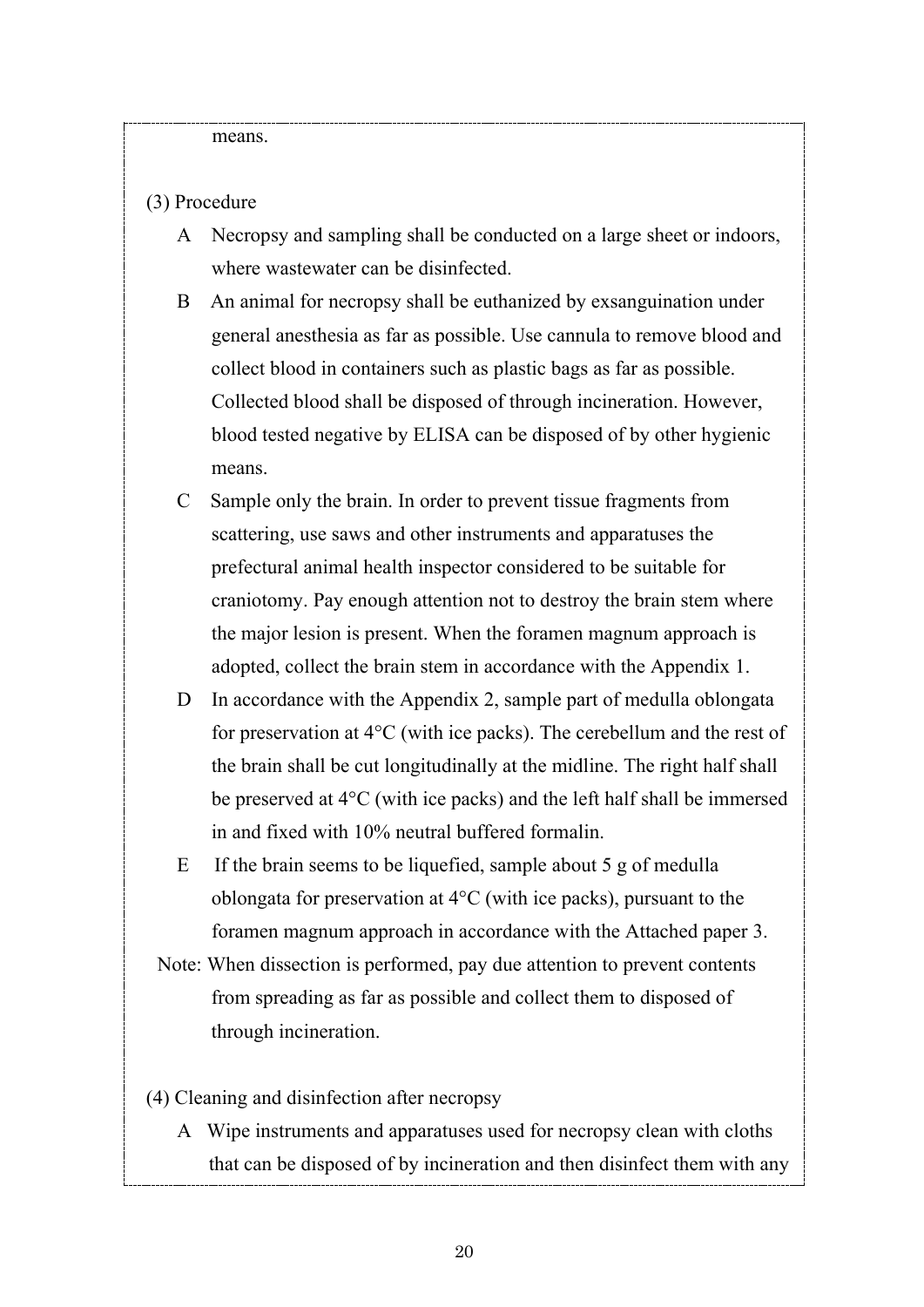one of the following disinfection methods.

- (A) Immerse them in 2N sodium hydroxide solution for two hours, rinse them with water, and autoclave them at 121°C for 20 minutes.
- (B) Boil them in 3% sodium dodecyl sulfate solution (hereinafter referred to as "3% SDS solution") for 10 minutes, rinse them with water, and autoclave them at 121°C for 20 minutes.
- (C) Immerse them in 3% SDS solution and autoclave them at 121°C for 20 minutes as they are immersed.
- (D) Wash them with sodium hypochlorite solution (2% available chlorine) and then immerse them in sodium hypochlorite solution for 24 hours to disinfect.
- B The necropsy room shall be disinfected with sodium hypochlorite solution (2% available chlorine).
- C Disposable materials shall be incinerated.
- D Boots shall be brushed with sodium hypochlorite solution (2% available chlorine) as the worker wears and then shall be immersed in sodium hypochlorite solution for 24 hours to disinfect. Used disinfectants shall be disposed of, in accordance with the local

municipal laws, after appropriate treatments such as neutralization so as not to contaminate the environment and water.

#### (5) Delivery of materials to NIAH

- A Inform the Animal Health Division through the prefectural livestock industry division and, in principle, conduct an ELISA test in a livestock hygiene service center. If a positive result is obtained by the ELISA test, carry the materials into the National Institute of Animal Health, NARO (hereinafter referred to as the "NIAH") with the result of the ELISA test and a request for diagnosis of disease in the Forms 2 and 3 (designated by NIAH) that are given elsewhere.
- B Materials to be carried in
	- (A) Biopsy samples: In accordance with the Attached paper 2, collect about 5 g of medulla oblongata that was cut longitudinally and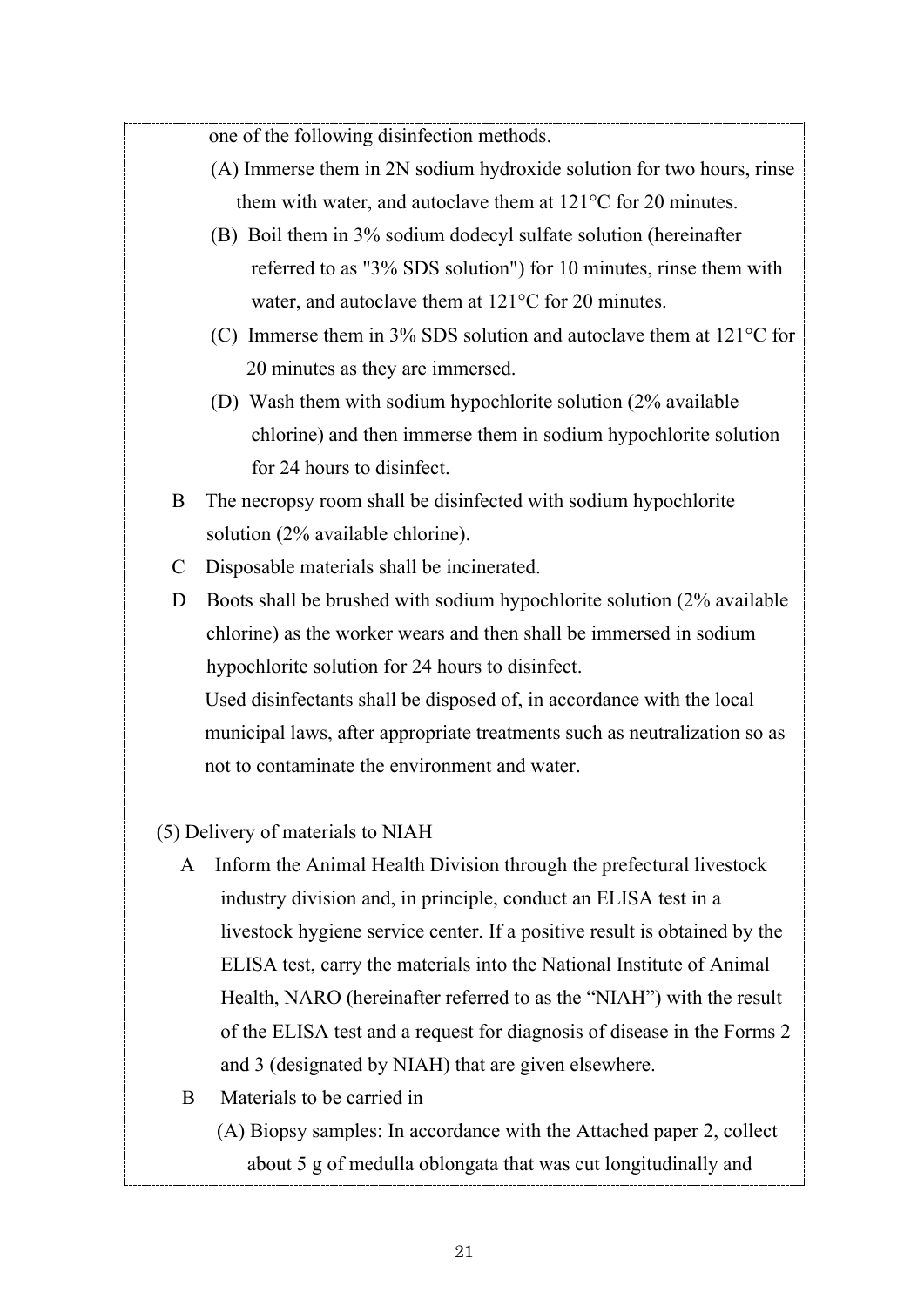place about 3 cm of the obex and the front and the rear of it into a different sealable container. The container shall be sealed tightly, disinfected with 2N sodium hydroxide solution, and placed into a robust shipping container. Place the shipping container in a cooler box and carry the cooler box into NIAH with keeping the materials refrigerated. When samples are sent, follow Reference 1. If medulla oblongata for biopsy are preserved for a long term for unavoidable reasons, place them in a sealable container and store it at -80°C. The rest of emulsion used in the ELISA test shall also be sent to NIAH.

(B) Fixed samples (to be used in histopathological and immunohistochemical examinations): Fix with 10% neutral buffered formalin solution. Disinfect the outer surface of the fixation container with 2N sodium hydroxide solution and carry it into NIAH with paying attention to prevent formalin solution from leaking.

#### (6) Measures including disinfection

- A A facility in which diagnosis was conducted shall be disinfected with disinfectants such as sodium hypochlorite solution (2% available chlorine).
- B When cattle other than suspected ones were found to be negative in testing, they shall be disposed of 1) by direct incineration of the body, 2) by incineration after processing into meat and bone meal after confirming a negative result, or 3) by burying in accordance with the provisions in Article 2 of the rendering plant control act (No. 140 of 1948).

#### (7) Contact

Cooperation Office of Animal Health Government Affairs, Department of Animal Disease Control and Prevention, NIAH (TEL: 029-838-7707)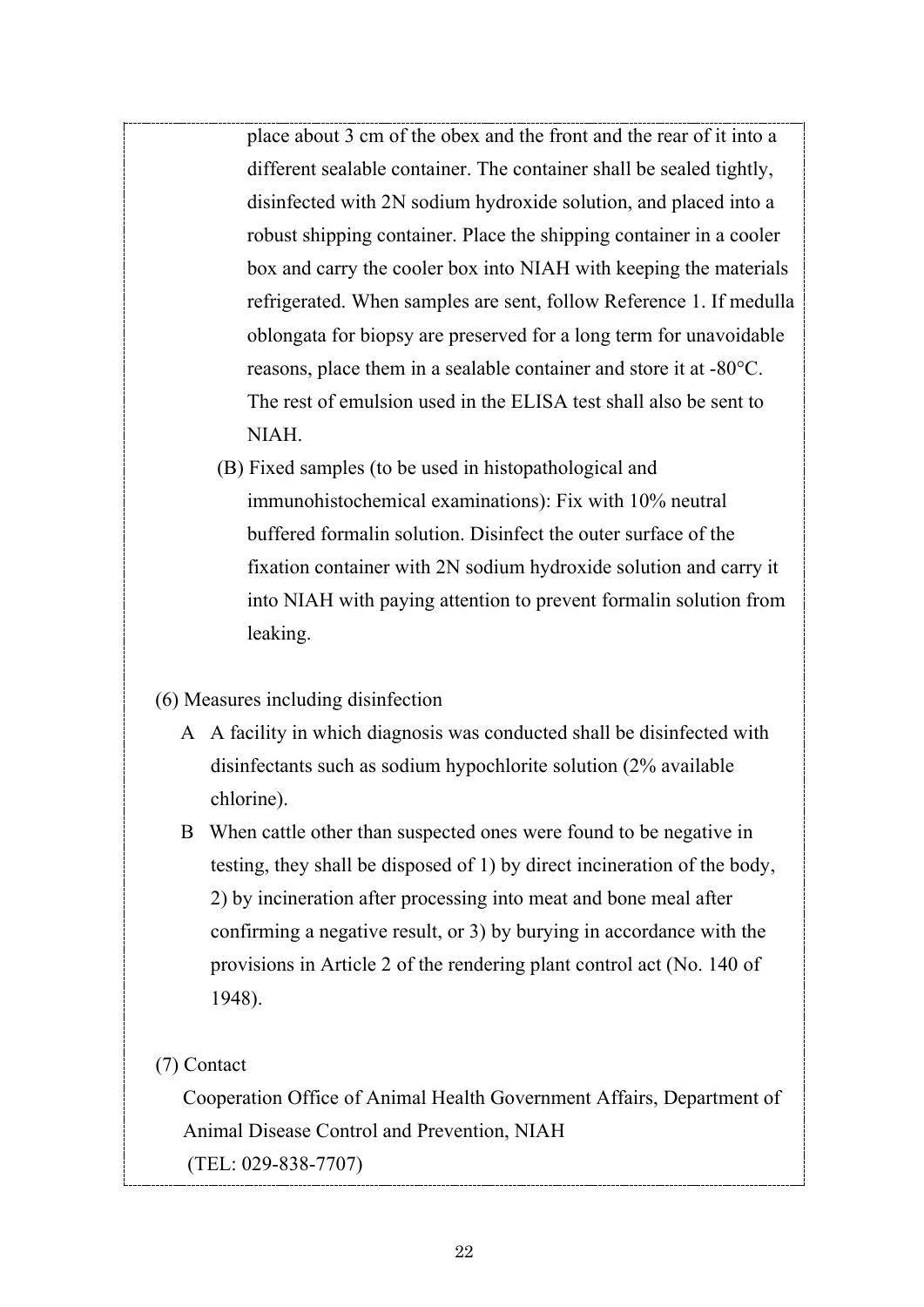(4) Prepare for positive results in the confirmatory test by NIAH In sending the sample of (3) to NIAH, prefectures or shipping prefectures

shall take the following measures and inform the Animal Health Division of theprogress.

- A Prefectures or shipping prefectures shall have the knowledge about the clinical signs before death of the cattle diagnosed as positive in the inspection in (1), A.
- B Prefectures or shipping prefectures shall examine the incineration method of suspected affected animals, handling of cattle kept in the same farm, method to transport carcasses of affected animals, suspected affected animals and contaminated materials to the disposal site.
- C When cattle potentially becoming suspected affected animals are identified elsewhere in addition to the farm, in which the animal subjected to the confirmatory test by the NIAH, prefectures or shipping prefectures shall instruct that those animals should be under voluntary movement restriction. When those animals are kept in other prefecture, prefectures or shipping prefectures having identified the animals shall notify the livestock industry division of the prefecture in which the animals are kept, and the latter then shall instruct that those animals should be under voluntary movement restriction.
- (5) Confirmatory test by NIAH

When the sample is sent from prefectures according to (3), NIAH shall conduct the inspection by Western blot analysis and immunohistochemistry (IHC) and report the results to the Animal Health Division. NIAH shall also confirm whether the case is atypical BSE using the Western blot methods. In order to conduct the confirmatory tests of BSE, NIAH shall strive for the maintenance and management of the facility with biosafety level 3 (the grading by the World Health Organization (WHO) concerning laboratories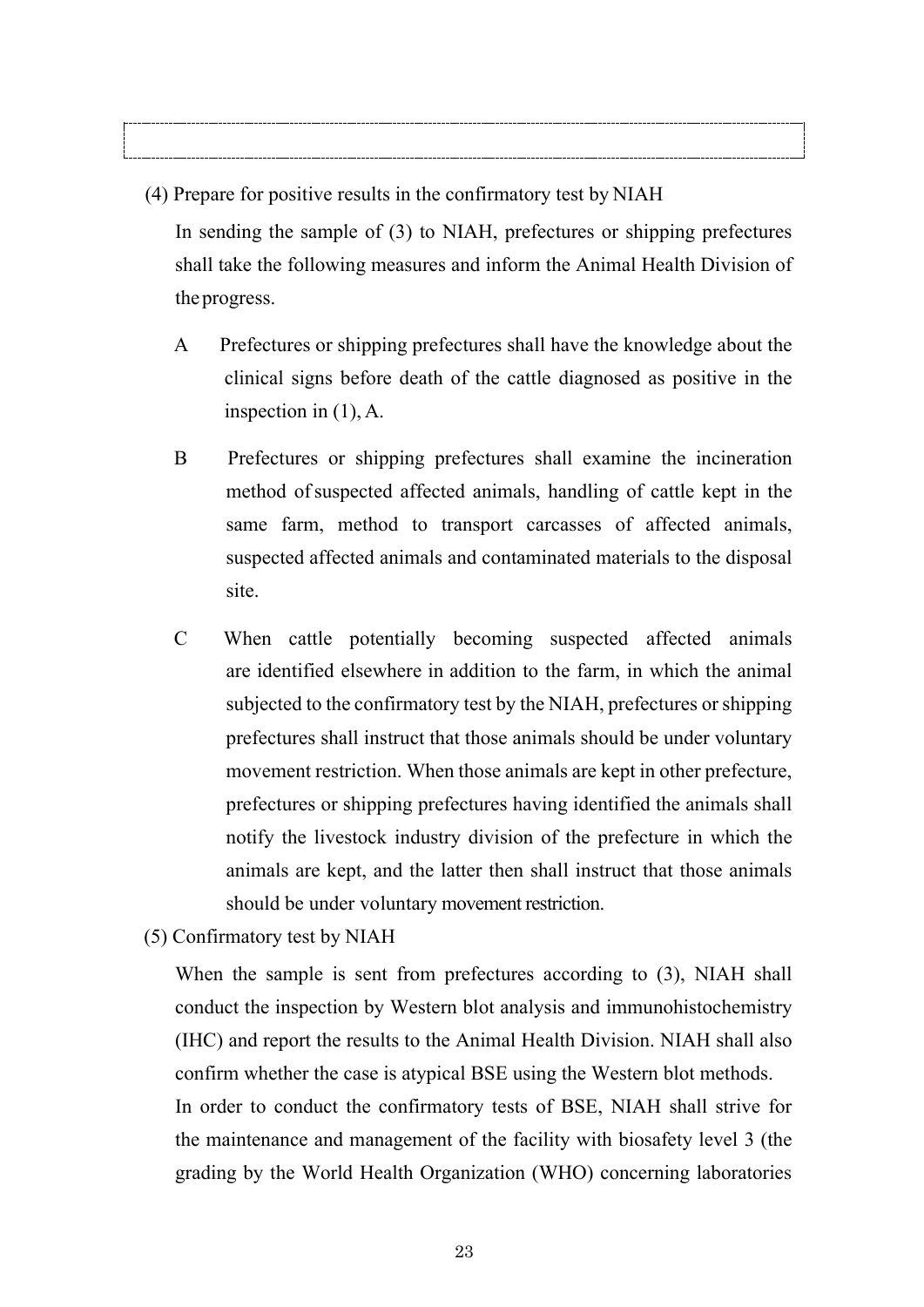and facilities handling pathogens and others), which is allowed to handle BSE prions.

- <span id="page-25-0"></span>2 Inspection by MHLW
	- (1) Screening tests in the Meat Hygiene Inspection Center

When the livestock industry division of the prefecture where the abattoir is located is informed by the prefectural food sanitation division that the positive results were obtained in the post-mortem screening tests, it shall immediately inform the Animal Health Division, the shipping prefectural livestock industry division, and the livestock industry division in the prefecture, where the products originated from the said cattle (carcass, offal, hoof, etc.) are located, of the results. Then, the relevant prefectures shall take the following measures and report thereof to the Animal Health Division:

- A Prefectures where the abattoir is located shall take the following measures: (A) Identification of the shipping farms
	- (B) Confirmation that the products from the said cattle are not taken out of the abattoir (when the products were taken out of the abattoir before obtaining the results of the inspection at the abattoirs based on the provision of Article 5 of the Implementing Order of the Abattoir Law (Ordinance No. 216 of 1953), the whereabouts shall be confirmed).
	- (C) Epidemiological investigation to identify cattle likely to be suspected affected animals
	- (D) Notification to the livestock industry division of the prefecture in which the farm of the said cattle is located, when cattle potentially becoming suspected affected animals are identified elsewhere in addition to the farm, in which the animal subjected to the screening tests based on the results of the epidemiological investigation in (C) (The prefecture receiving the notification shall instruct that the said cattle should be under voluntary movement restriction.)
- B The shipping prefectural livestock industry division shall take the measures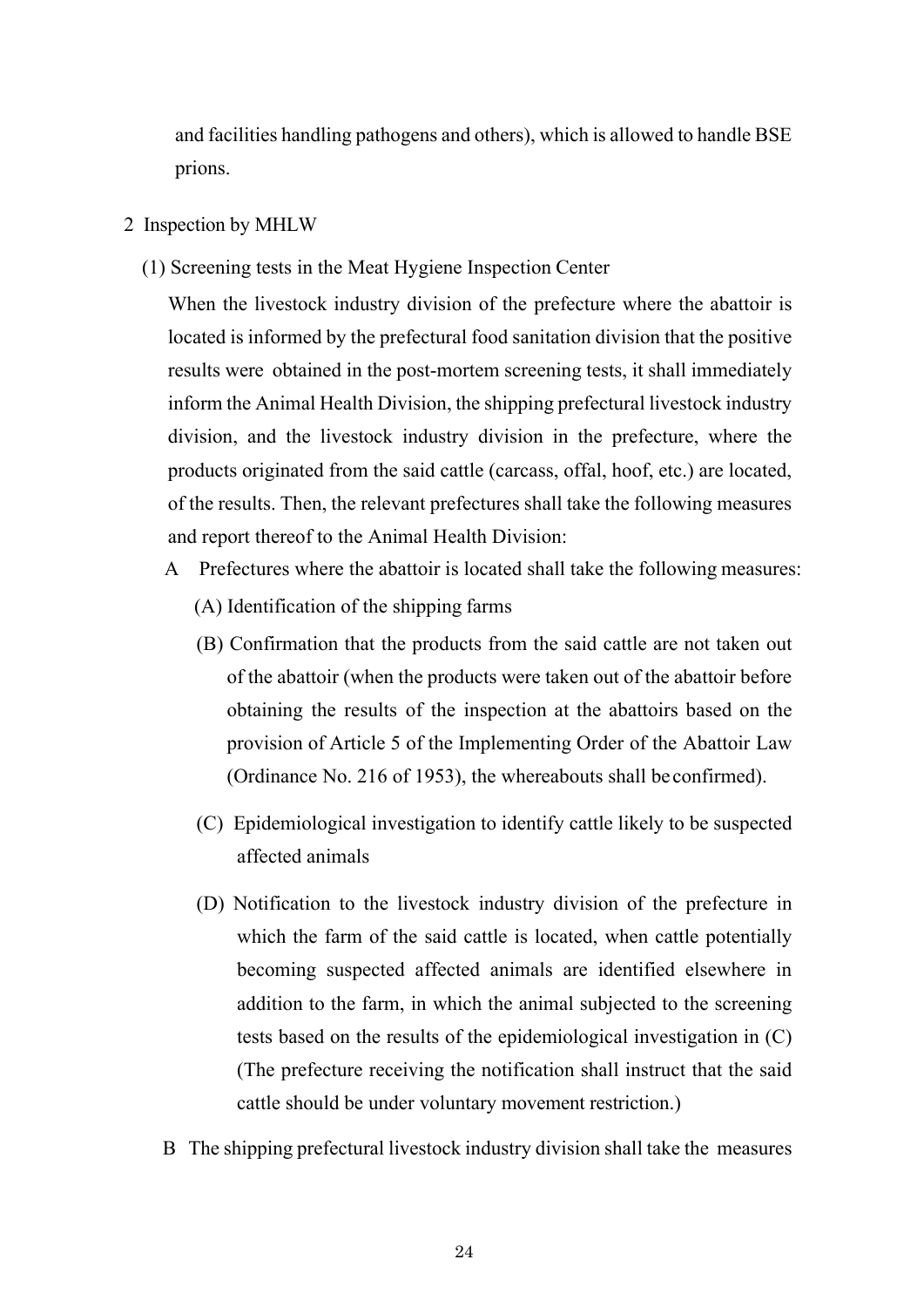along with  $1, (4)$ , A to C.

- C Prefectures where the products originated from the said cattle are located shall take the following measures.
	- (A) Instruction and confirmation concerning the storage of commodities likely to become contaminated materials out of the products originated from the said cattle.
	- (B) Examination on incineration method of contaminated materials
- (2) Confirmation tests by MHLW

When the Animal Health Division is informed by MHLW about the result of the confirmation tests by MHLW (meaning tests carried out following positive results of screening tests in (1); the same shall apply hereinafter), the Animal Health Division shall immediately inform the livestock industry division of the prefectures in which the abattoirs are located and the shipping prefectural livestock industry division of the results.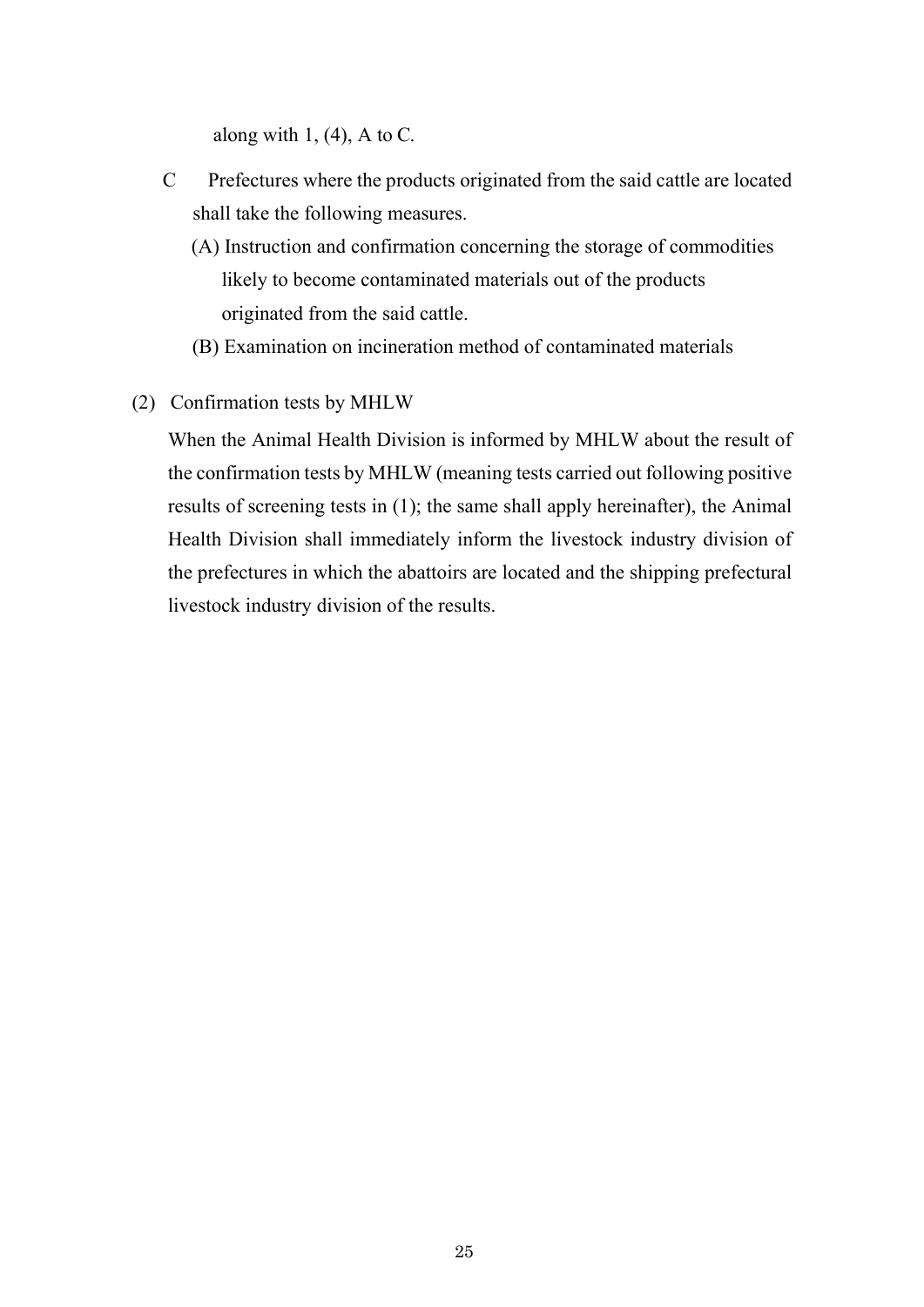<span id="page-27-0"></span>Section IV. Confirmation of Diagnosis

<span id="page-27-1"></span>1 Confirmation of Diagnosis

MAFF shall confirm the diagnosis based on (1) or (2) described below.

(1) Confirmation of diagnosis based on the results in Section III, 1, (2), B, (A) and (D)

When the cattle are highly likely to have BSE based on the results of the clinical inspection in Section III, 1, (2), B, (A) and the follow-up in Section III, 1, (2), B, (D), MAFF shall make diagnosis, on the basis of the experts' opinions of the Sub-committee. After the confirmation, the Animal Health Division shall immediately notify the prefectural livestock industry division, the shipping prefectural livestock industry division, and MHLW of the results of the diagnosis.

(2) Confirmation of diagnosis based on the results in Section III, 1, (5) and Section III, 2, (2)

In the event of confirmatory tests by NIAH (Section III, 1, (5)) and the confirmation tests by MHLW (Section III, 2, (2)), MAFF shall make diagnosis, on the basis of the experts' opinions of the Sub-committee. After the confirmation, the Animal Health Division shall immediately notify the prefectural livestock industry division, the shipping prefectural livestock industry division, and MHLW of the results of the diagnosis.

<span id="page-27-2"></span>2 Determination of affected animals and suspected affected animals

Based on the results of the diagnosis confirmation in 1, the cattle falling under (1) below and the cattle falling under any one of paragraphs of (2) described below are determined as affected animals and suspected affected animals, respectively.

(1) Affected animals

Cattle determined to be positive based on the results of the diagnosis confirmation by MAFF in 1, (2).

(2) Suspected affected animals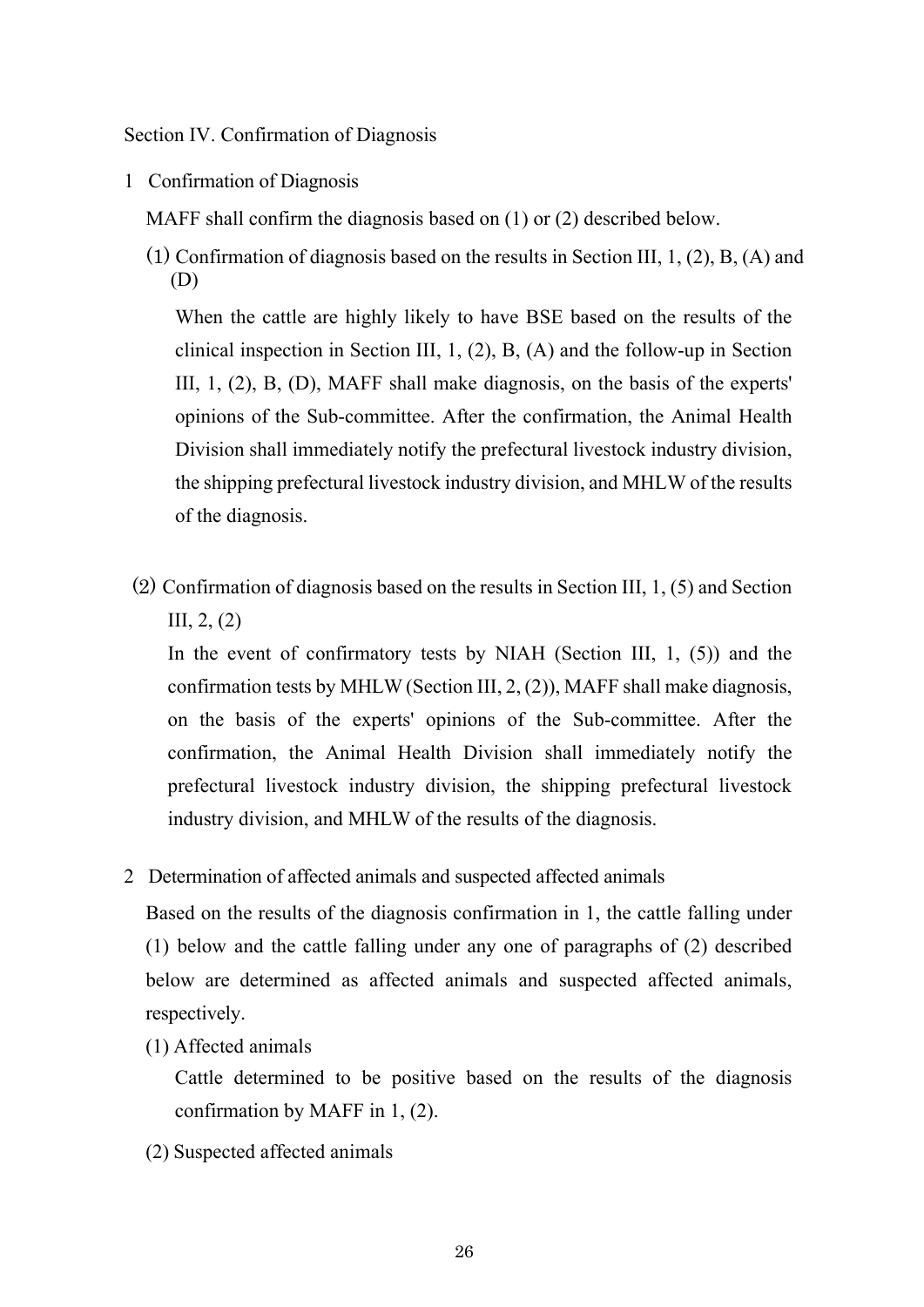- A Cattle determined to need the diagnosis confirmation in Section III, 1,  $(2), B, (E)$
- B Cattle that are considered to have strong epidemiological link to affected animals and, during their first 12 months of life, were kept with the affected animals during their first 12 months of life, and consumed the same feed which had been given to the said affected animals (in the case the result of investigation in feeding is inconclusive, cattle born in the same farm (herd) as, and within 12 months of the birth of, the said affected animals.
- C Cattle that could not be determined to be positive or negative in the confirmatory tests by NIAH in Section III, 1, (5) (excluding the confirmatory test carried out when the sample was sent from the prefecture to NIAH due to the positive result of the test in Section III, 1, (2), B, (E)), or the confirmation tests by MHLW in Section III, 2, (2), and considered as suspected affected animals based on other tests, and opinions of the experts in the Sub-committee.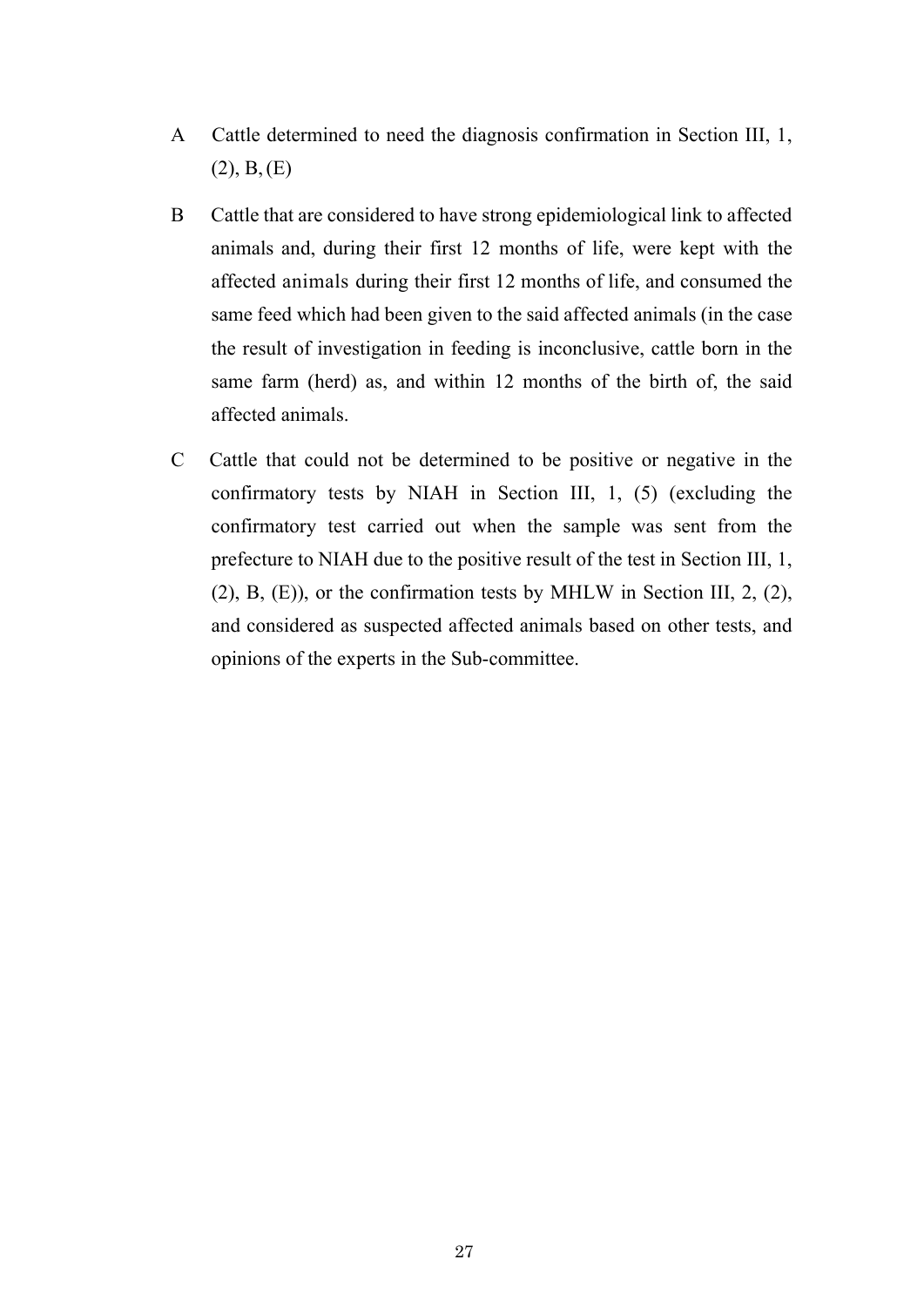<span id="page-29-0"></span>Section V. Response to the diagnosis

- <span id="page-29-1"></span>1 Notification to the concerned parties
- (1) When the prefectural livestock industry division or the shipping prefectural livestock industry division is notified by the Animal Health Division that the cattle have been confirmed to be affected animals or suspected affected animals, they shall immediately inform the concerned parties listed below of the confirmation and the location (municipalities, etc.) of the affected farm by phone, e-mail, fax, or other communication media.
	- A The prefectural food sanitation division
	- B The owner of the said cattle
	- C As for fallen stock, the owner of the vehicle transferring the said dead animals
	- D As for fallen stock, the storage facility of the said dead animals and the facilities for sampling
	- E The relevant municipalities located within the said prefectures
	- F Veterinary medical associations, producer and farmer groups and other related organization located in the prefecture
	- G The relevant prefectures
- (2) When the prefectural livestock industry division or the shipping prefectural livestock industry division is notified by the Animal Health Division that the cattle have been determined not to be affected cases, it shall inform the owner of the said cattle thereof. It shall investigate the cause of the abnormality, explain the results of the investigation to the owner of the said cattle, and report that to the Animal Health Division.
- <span id="page-29-2"></span>2 Establishment of a Response Headquarters and cooperation among the national government and prefectures
- (1) After confirming cattle as being affected animals or suspected affected animals (excluding those falling under IV, 2, (2), B), MAFF shall immediately organize a Response Headquarter for BSE control (hereinafter referred to as "the Headquarter"), with the Minister of Agriculture, Forestry and Fisheries acting the General Manager, and develops the control policy specifying the necessary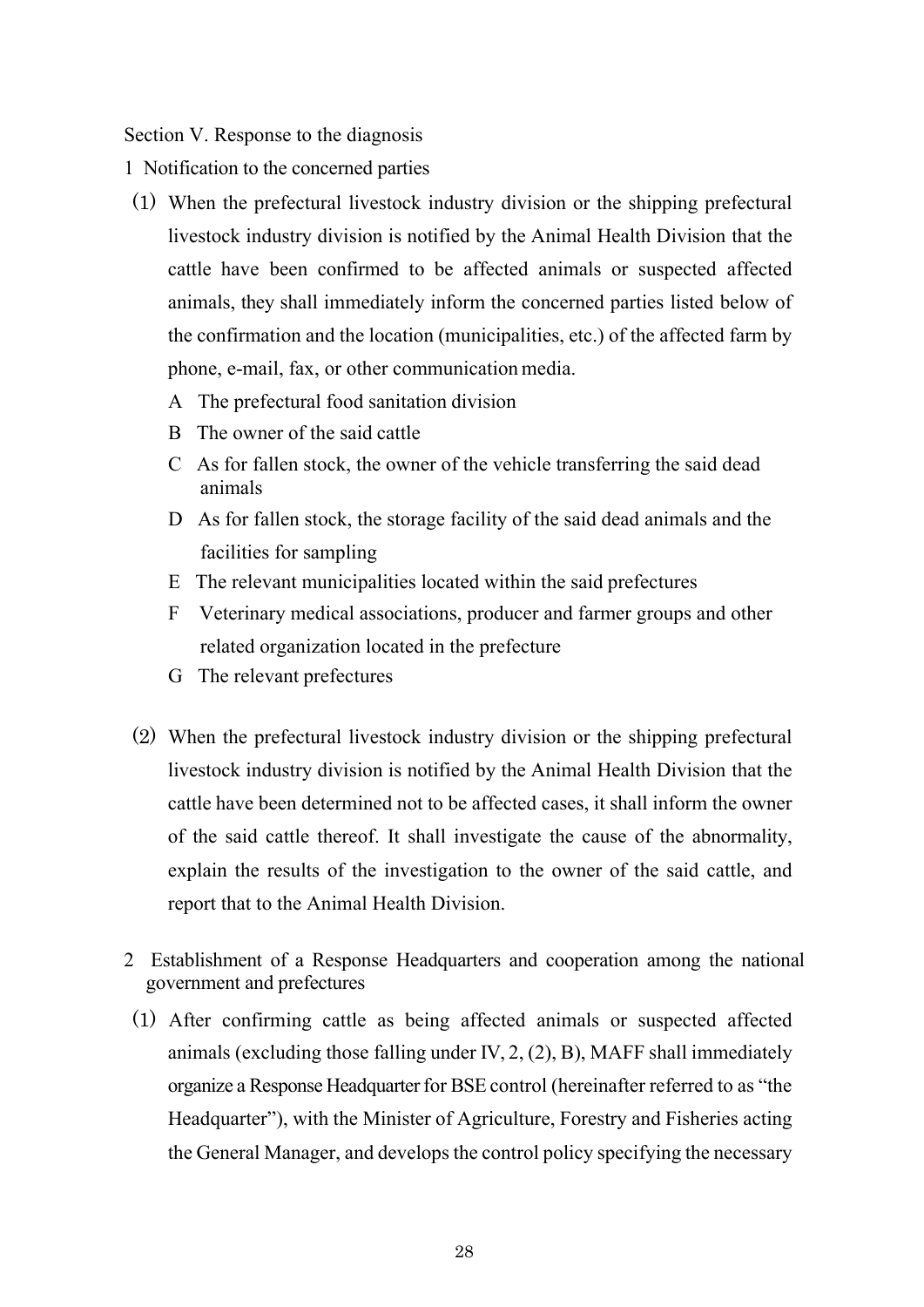control measures.

The Headquarter can be organized before the confirmation if it is specifically necessary for smooth and proper implementation of control measures.

- (2) When many affected animals and suspected affected animals are identified, MAFF shall send, as necessary, the following officials to the prefectures where BSE occurs, with the cooperation of the relevant institutions and organizations, including NIAH and National Livestock Breeding Centre (NLBC).
	- A An official who can appropriately communicate the control policy specified in (1) above to the prefecture and make arrangement for the government and the prefecture to promote their close cooperation.
	- B Epidemiology experts who can accurately grasp the infectious status so that the control policy specified in (1) above can be revised (including the development of the Emergency Guidelines) timely and appropriately.
	- C An emergency support team that is familiar with control measures including slaughter and burial process, and can support specific control measures taken by the prefecture.
	- D An epidemiological investigation team to be set up under the Subcommittee.
- (3) The prefecture should smoothly conduct disease control measures in line with the control policy specified in (1) above. For this purpose, after being notified of a confirmation of affected animals or suspected affected animals (excluding those falling under Section IV, 2, (2), B), the prefecture shall immediately organize a Prefectural Response Headquarter for BSE control (hereinafter referred to as "the Prefectural Headquarter"), which shall be consisted of relevant departments and agencies.

The Prefectural Headquarter can be organized before the confirmation if it is specifically necessary for smooth and proper implementation of control measures .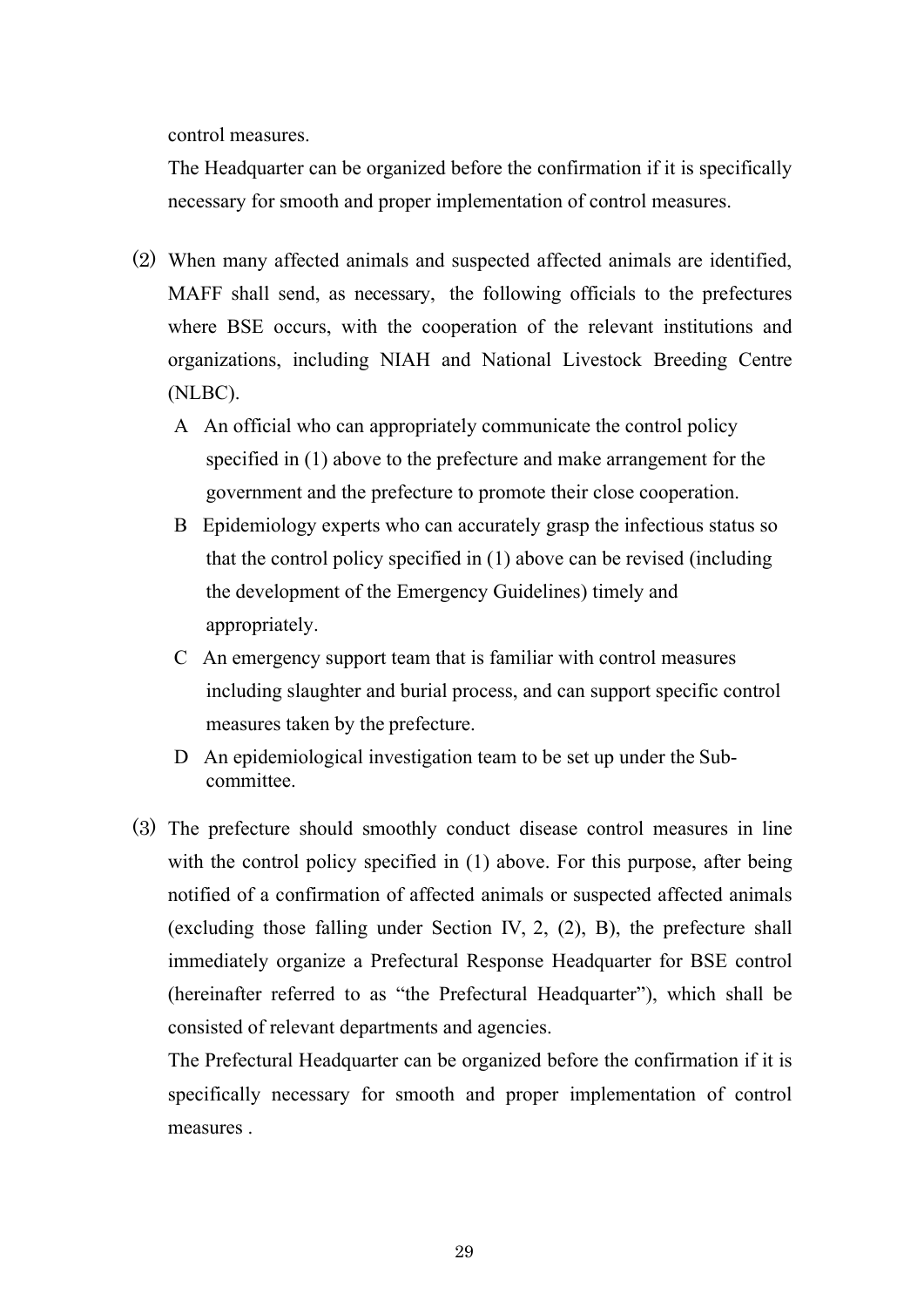- (4) The prefecture shall define each role for disease control, procurement, epidemiological investigation, public relations or cash management in the Prefectural Headquarter so that the Prefectural Headquarter can smoothly and sufficiently fulfill its roles and functions.
- (5) The officials sent by MAFF as specified in (2), A above shall attend the Prefectural Headquarter and make necessary arrangements.
- (6) In order to implement smooth and appropriate control measures, the Prefectural Headquarter shall establish a regime for communication with municipalities and relevant institutions and organizations.
- (7) MAFF shall immediately provide or lend materials/equipment for disease control, which they possess, to the prefecture when receiving request from the prefecture.
- (8) When administrative agencies and relevant institutions and organizations establish Response Headquarter other than the Headquarter or Prefectural Headquarter, they shall clarify the purpose and the scope of service and pay attention to prevent any overlap of office work and confusion in the chain of command.
- <span id="page-31-0"></span>3 Announcement to the mass media
- (1) When affected animals or suspected affected animals are confirmed according to Section IV, 2, MAFF shall announce the details and future control measures to the media, along with prefectures and MHLW (as for MHLW, only if the confirmation tests by MHLW showed positive. The same applies hereinafter.). If deeming it necessary for smooth and appropriate implementation of control measures, the Animal Health Division may publish it before the confirmation after consulting with the prefectural livestock industry division and MHLW.
- (2) In principle, MAFF, prefectures and MHLW shall simultaneously issue the announcement specified in (1) above.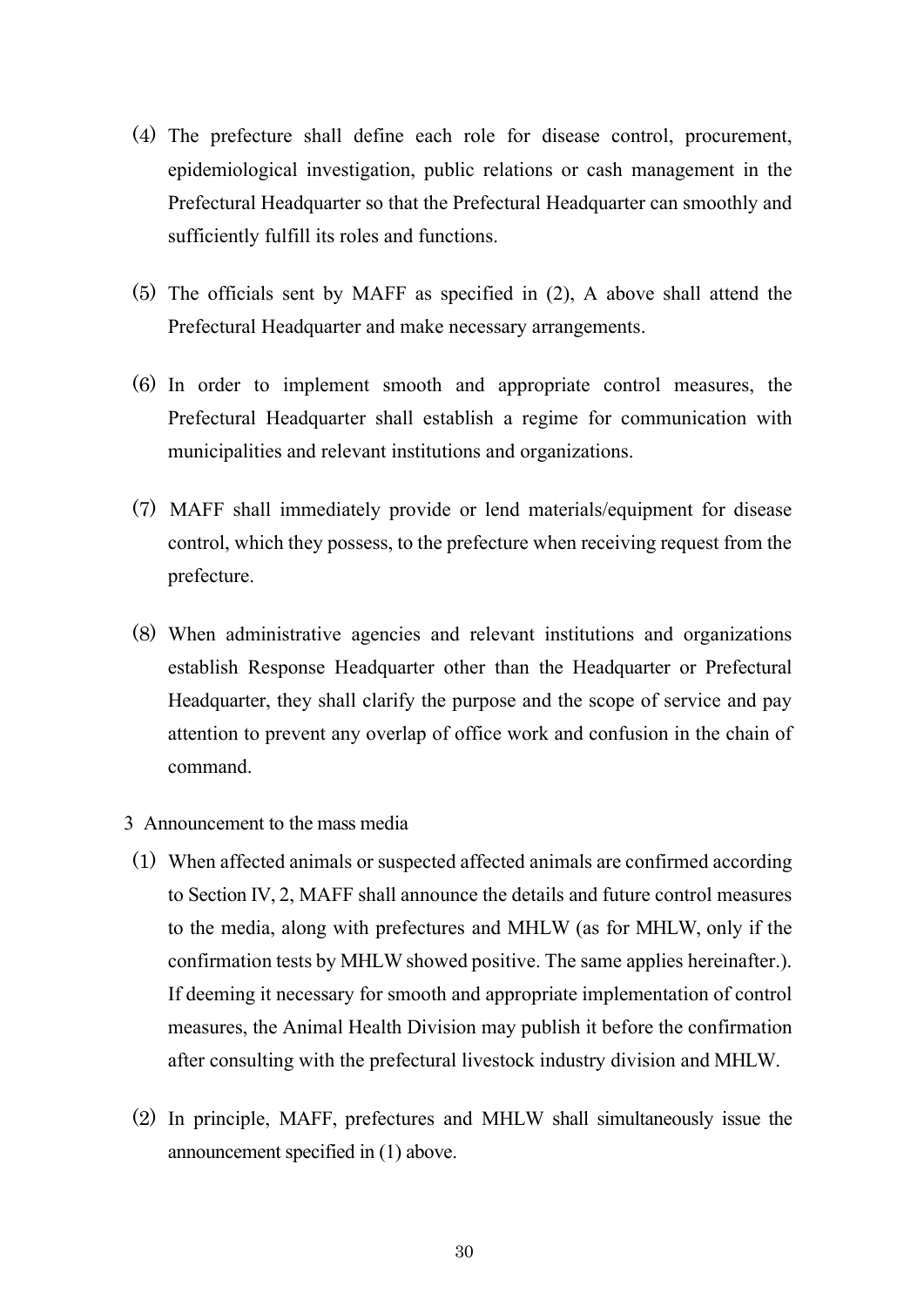- (3) When the information on the affected farm is disclosed, it shall be limited to the location (municipalities, etc.) and the name of the affected farm shall not be disclosed.
- (4) The progress of control measures shall be announced to the mass media as needed, after consultation between the Animal Health Division and the prefectural livestock industry division.
- (5) The mass media shall be requested to take a cooperative approach in the following manner:
	- A give full consideration to privacy protection
	- B refrain interfering in control measures, such as accessing the affected farm
- <span id="page-32-0"></span>4 Securing the human resources necessary for control measures
- (1) When many affected animals and suspected affected animals are identified, prefectures shall secure the necessary human resources with the cooperation of the relevant institutions and organizations by, as necessary, making a plan concerning the human resources necessary for epidemiological investigations, control measures including slaughtering in the affected farm. They shall immediately report the plan to the Animal Health Division.
- (2) When it is difficult for the said prefecture itself to conduct control measures in the affected farm or investigation in the surrounding farms, the said prefecture shall consult with the Animal Health Division on asking MAFF, NLBC, and others to send the relevant staff.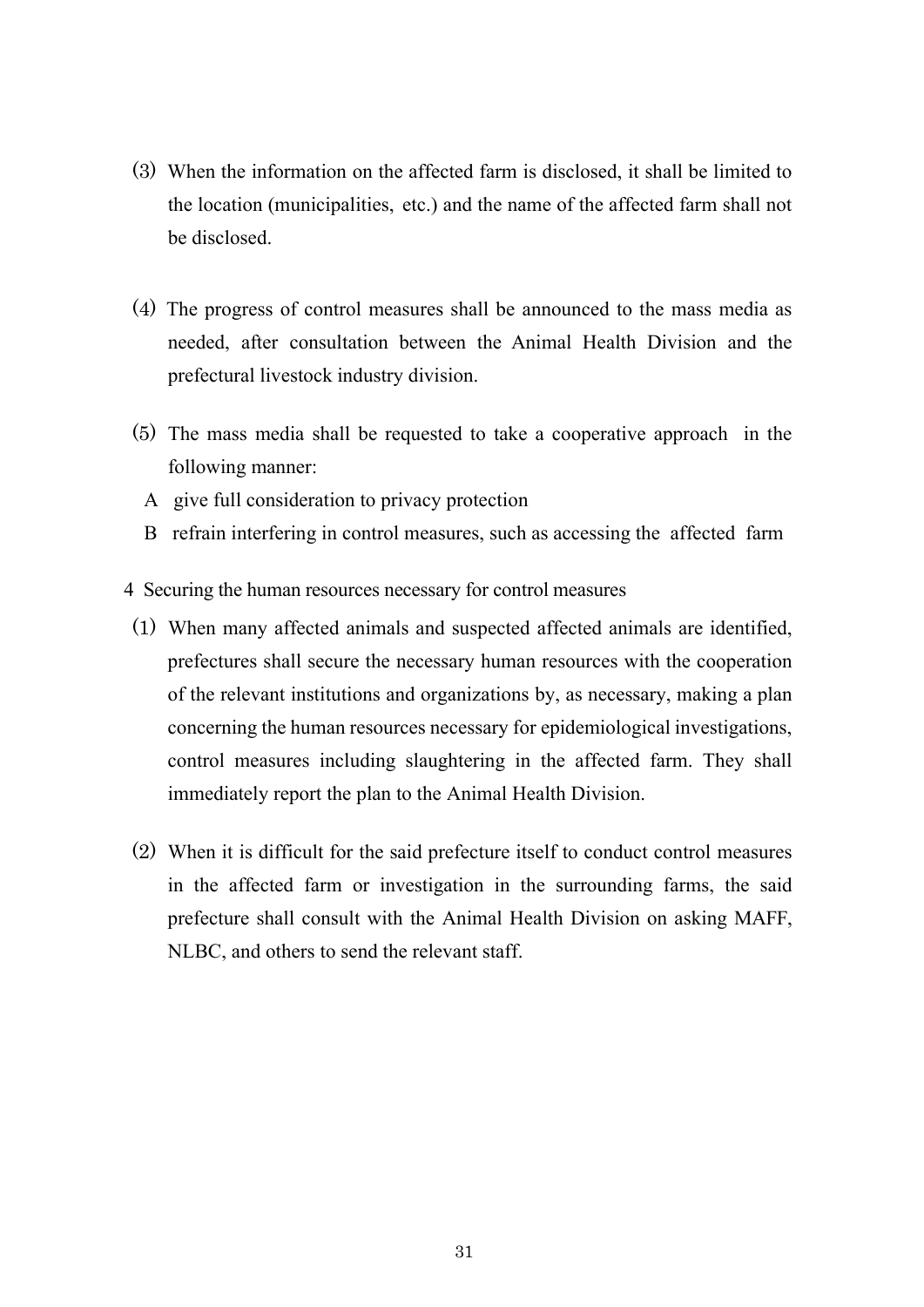<span id="page-33-0"></span>Section VI. Control measures in the affected farms

- <span id="page-33-1"></span>1 Slaughter of suspected affected animals
- (1) The prefectural animal health inspector shall order the owner of the suspected affected animals falling under Section IV, 2, (2), B to place them in isolation as specified in Article 14 paragraph 1 of theAct.
- (2) The governor of the prefecture shall order the owner of the suspected affected animals separated as described in (1) to slaughter them in accordance with the provision of Article 17 paragraph 1 of the Act.
- (3) Slaughter of the suspected affected animals following under Section IV, 2, (2), A and B shall, in principle, be conducted in the storage facility of fallen stock which meets the requirements for the facilities specified by the prefecture.

#### (Points to note)

- 5 Requirements for facilities for storage or sampling and subsidiary facilities for fallen stock and management procedures (Section 6-1 of the Guidelines) The prefectural livestock industry division shall determine requirements for storage facilities of fallen stock, sampling facilities and subsidiary facilities (hereinafter referred to as "storage facilities") and procedures for management of fallen stock in prior consultation with the Animal Health Division, except where provisions including similar contents have already been stipulated.
	- (1) Requirements for facilities
		- A Clearly divided from other places.
		- B Having washable and disinfectable structures and having equipment for washing and disinfection
		- C Having structures where wastewater and waste can be disinfected when necessary and having equipment for disinfection
		- D Having equipment for disinfection of personnel and vehicles engaged in the operation
		- E Enable to appropriately take measures to prevent spread of pathogens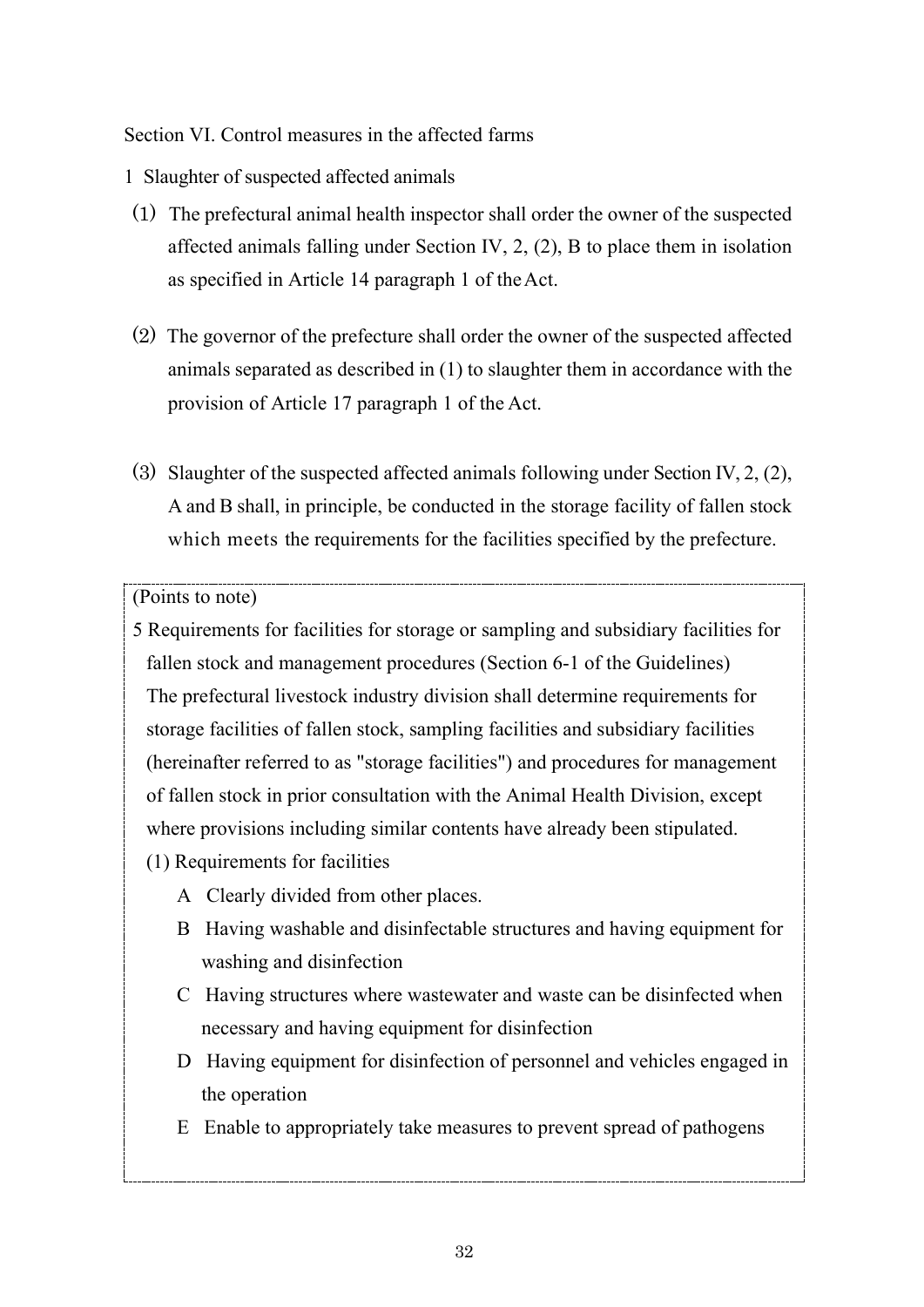(2) Procedures for management

- A The prefectural animal health inspector or persons designated by prefectures (hereinafter referred to as "the prefectural animal health inspector, etc.") shall manage the dead animal by themselves and provide necessary instructions to people concerned so that the dead animal under inspection shall be managed properly.
- B The prefectural animal health inspector, etc. shall strive to take necessary measures such as freezing of the head for preservation immediately after cattle were tested positive by ELISA, so that the cattle diagnosed as being affected will be used appropriately in research institutes such as NIAH to promote research on this disease.
- C The prefectural animal health inspector, etc. shall check the dead body of the cattle and the notification in the storage facility and collect samples from it.
- D The prefectural animal health inspector, etc. shall appropriately conduct storage, washing, disinfection of wastewater, and other measures to prevent pathogens from spreading at the time of sampling and storage.
- E The prefectural animal health inspector, etc. shall take measures to prevent the examined cattle from carrying out mistakenly by, for example, labeling the dead cattle examined as examined.
- F The prefectural animal health inspector, etc. shall provide instructions to people concerned so that transportation, incineration, burial, rendering, incineration of meat-and-bone meal, and other treatment of BSEnegative dead cattle will be conducted properly. Dead bodies of affected animals and suspected affected animals and contaminated materials shall be disposed of by incineration under the control of the prefectural animal health inspector in accordance with Section VI, 3 and VI, 4 of the Guidelines.
- G Other measures the prefectural animal health inspector, etc. considered to be required.
- H Record those measures described in A and C to G have been certainly conducted and organize the record individually traceable.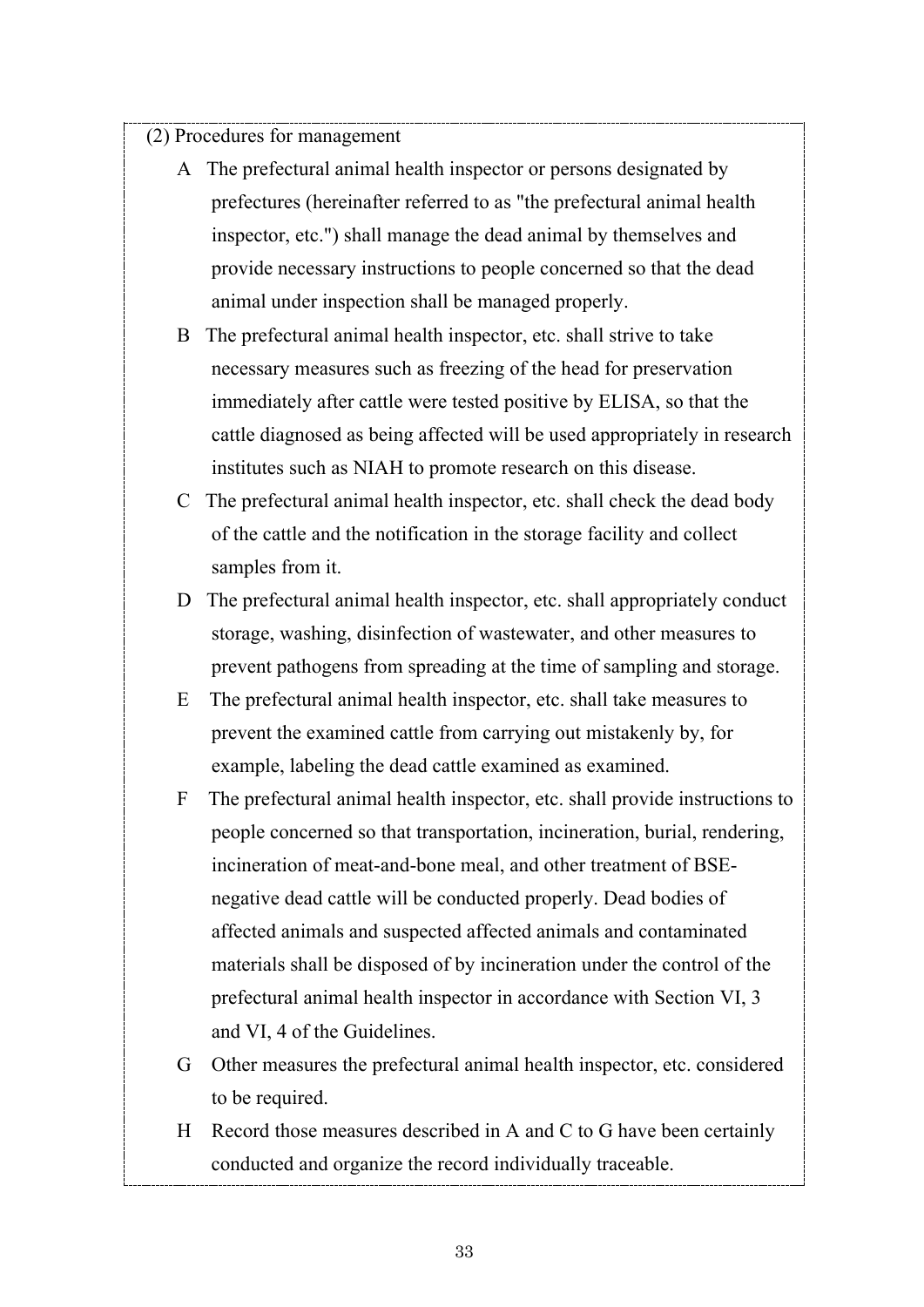- (4) When the animal is slaughtered outside the premise, the following measures shall be taken, as necessary:
	- A Cover the surrounding area with a blue sheeting or similar product so that it cannot be seen from outside.
	- B Build a simple fence or restrain the animal completely to prevent the cattle from running away.
- (5) Slaughter shall be conducted, paying attention to ensure workers' safety and respecting animal welfare as much as possible, such as the use of an anesthetic, and also consider the sentiments of the cattle owner and personnel engaged in control operation.
- (6) A testing sample (brain) shall be collected from the cattle subjected to slaughter in (3) in the storage facilities of fallen stock or others for the diagnosis of disease in Section III, 1, (2), B, (E), and the diagnosis of disease shall be conducted.
- (7) The prefecture shall, as necessary, ask for the cooperation of a private veterinarian and parties related to the livestock industry other than veterinarians to complete slaughtering under the guidance of the prefectural animal health inspector.
- <span id="page-35-0"></span>2 Measures for cattle kept in the same farm of the affected cattle
- (1) In accordance with the provisions of Article 14 paragraph 3 of the Act, the prefectural animal health inspector orders the raiser of the cattle likely to be affected animals, including cattle in the same farm as the affected animals and cattle in the farm where the affected animals had been reared during their first 12 months of life, to restrict transferring the said cattle for the period no longer than 21 days. Then, the inspection shall confirm whether or not there are animals with specific signs within the said period, and inform the prefectural livestock industry division of the results.

Also, the said prefectural livestock industry division shall inform the Animal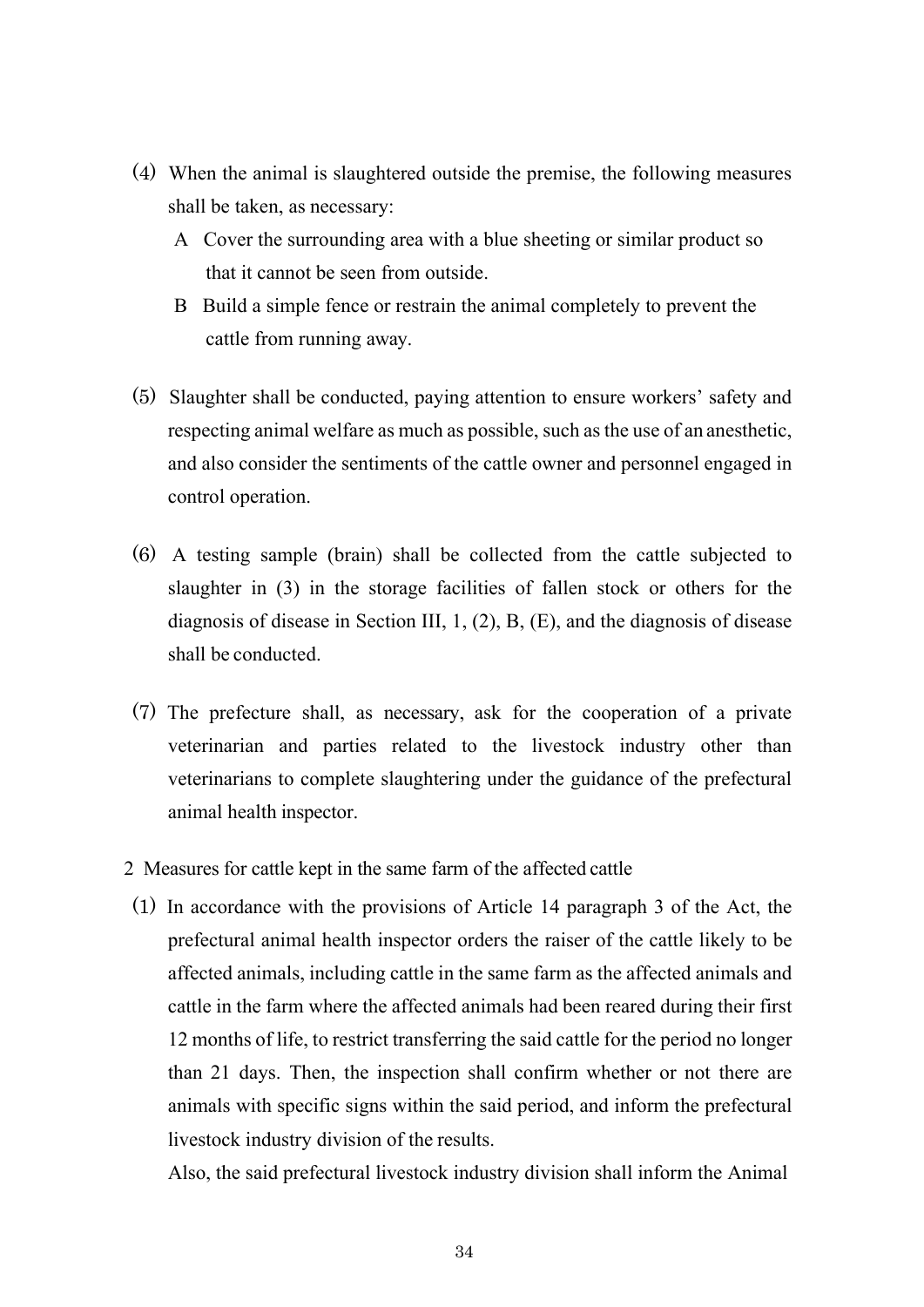Health Division of the results.

- (2) When the cattle highly likely to have BSE is confirmed based on the result of (1), the Animal Health Division shall seek opinions from the experts, such as the member in the Sub-committee, about the implementation of the diagnosis of disease specified in Article 20 paragraph 1 of the Act. Accordingly, when the diagnosis of disease is needed, the said cattle are regarded as the suspected affected animals to be subjected to the diagnosis of disease upon consultation with the Animal Health Division.
- (3) When animals with the specific signs are not confirmed in the period of (1), the said cattle shall be handled as usual.
- <span id="page-36-0"></span>3 Carcass disposal
- (1) Carcass of affected animals or suspected affected animals shall be confirmed that they were incinerated at 800°C or above, except where the carcass is used for academic research.
- (2) For the process in (1), the following measures shall be taken:
	- A As necessary, spread a plastic sheet from the carrier vehicle to the location where carcass of affected animals or suspected affected animals are disposed of.
	- B Take measures such as separation of locations for carcasses of affected animals or suspected affected animals and other materials in the incineration facility.
	- C Disinfect transportation routes and transportation devices immediately after starting incineration.
	- D The prefectural animal health inspector shall confirm the completion of the incineration.
- <span id="page-36-1"></span>4 Disposal of contaminated materials
- (1) In accordance with the provision of Article 23 paragraph 1 of the Act, the owners of the materials likely to be contaminated with BSE prions, such as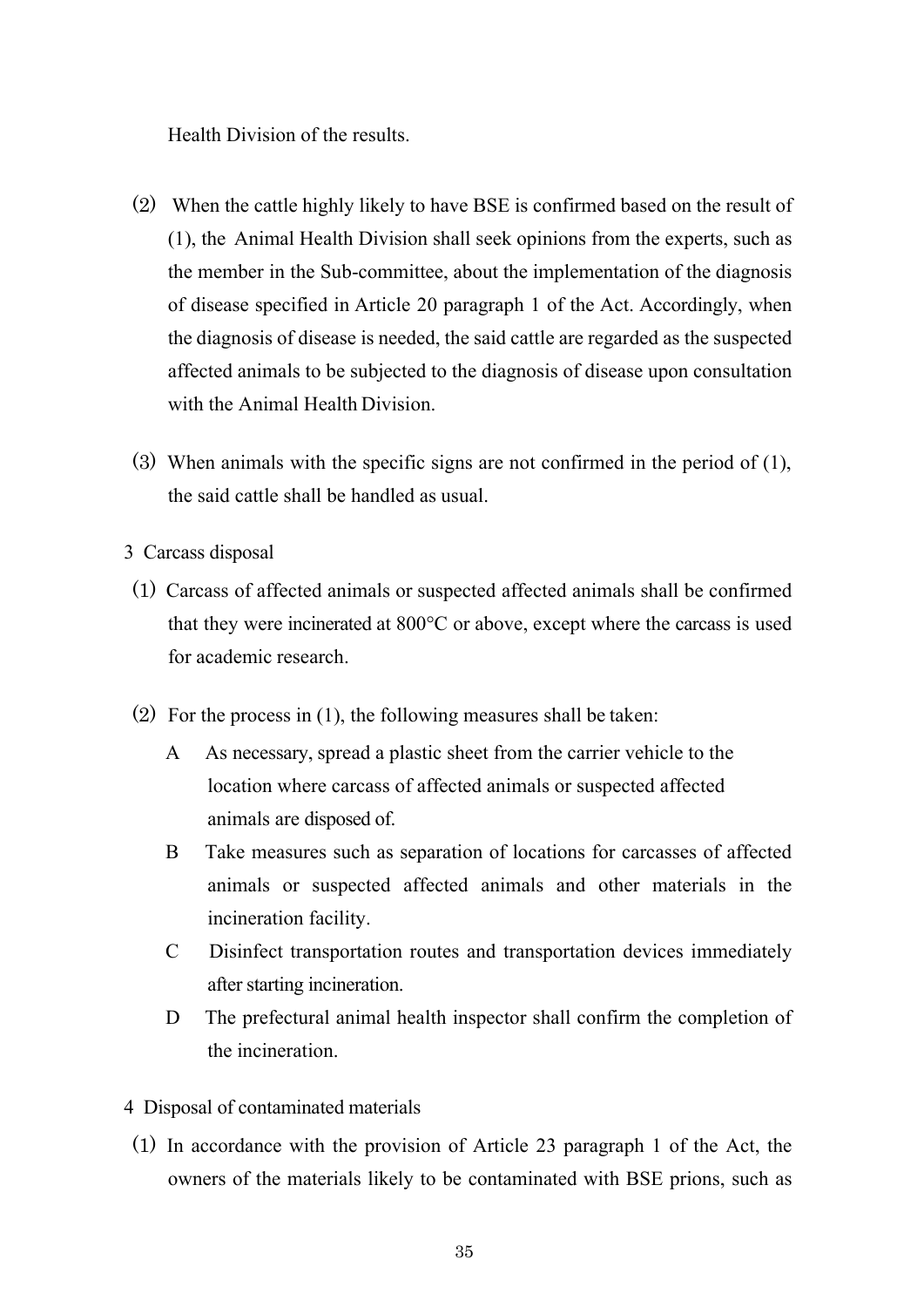placenta excreted after calving of the affected cattle, shall confirm that the said materials were incinerated at 800°C or above as contaminated materials.

However, faeces and urine, raw milk, semen and embryos and oocytes collected and processed in accordance with the recommendation of the International Embryo Transfer Society that originate from the said affected cases before their deaths are not regarded as contaminated materials.

- (2) In (1), the following measures are taken:
	- A As necessary, spread a plastic sheet from the carrier vehicle to the location where the contaminated materials are disposed of.
	- B Take measures such as separation of location for contaminated materials and other materials in the incineration facility.
	- C Disinfect transportation routes and transportation devices immediately after starting incineration.
	- D The prefectural animal health inspector shall confirm the completion of incineration.
- <span id="page-37-0"></span>5 Disinfection of premises

When it has been confirmed that contaminated materials are attached to the premises where the affected animals or suspected affected animals have been reared, in accordance with the standards in Article 30 of the Implementing Ordinance of the Act, the premise shall be disinfected at least once after the affected animals or suspected affected animals have been removed therefrom. Materials suspected to be contaminated with BSE prions shall be disinfected using a solution of sodium hypochlorite with an effective chlorine concentration of 2% or above.

<span id="page-37-1"></span>6 Collection of epidemiological information

After informed by the Animal Health Division that, based on Section IV, 1, (2), the cattle are determined to be affected animals or suspected affected animals (excluding those falling under Section IV, 2, (2), B), the prefectures shall immediately and thoroughly collect the information including rearing condition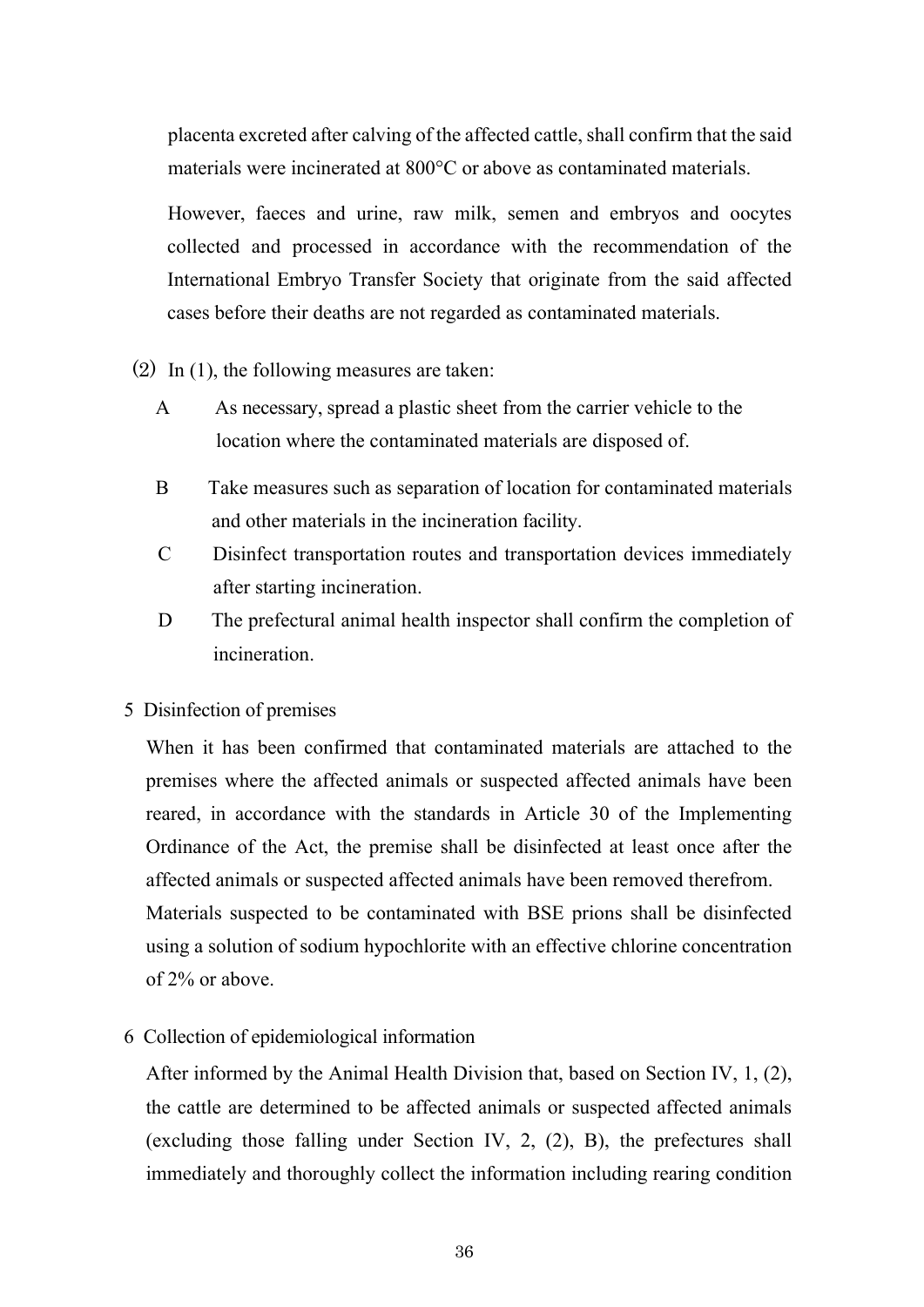and feed in the affected farm and others.

During the collection, the prefectures shall have the knowledge about whether or not meat and bone meal (MBM) have commingled in the feed, animal pharmaceuticals, and others, in cooperation with the relevant institutions and organizations, including the Animal Health Division, the relevant prefectures and municipalities, NLBC, and the Food and Agricultural Material Inspection Center (FAMIC).

# (Points to note)

6 Collection of epidemiological information (Section VI, 6 of the Guidelines) Collection of epidemiological information described in Section VI, 6 of the Guidelines shall be conducted with reference to a checklist in Reference 2.

<span id="page-38-0"></span>7 Valuation of cattle

- (1) The value of the suspected affected animal to be compensated in accordance with the provisions in Article 58 of the Act shall be based on the state of the animal before it is confirmed as a suspect affected animal. It shall not be considered that the animal is s suspect affected animal.
- (2) The value of the animal shall be calculated by, in principle, adding to the purchase cost the production cost (calculated based on statistical data) for the period between the introduction date and the date when the animal was confirmed as suspected affected animal. Subsequently, necessary adjustment (negative or positive) shall be carried out taking into account the milk yield, type, calving, period available for breeding use and other factors.
- (3) For facilitating the calculation of the value, the owner, etc. of the animal or other relevant person shall, prior to depopulation, take pictures of each animal to be killed so that its type and skeleton can be observed.

# (Points to note)

7 Calculation of the value of cattle (Section VI, 7 of the Guidelines)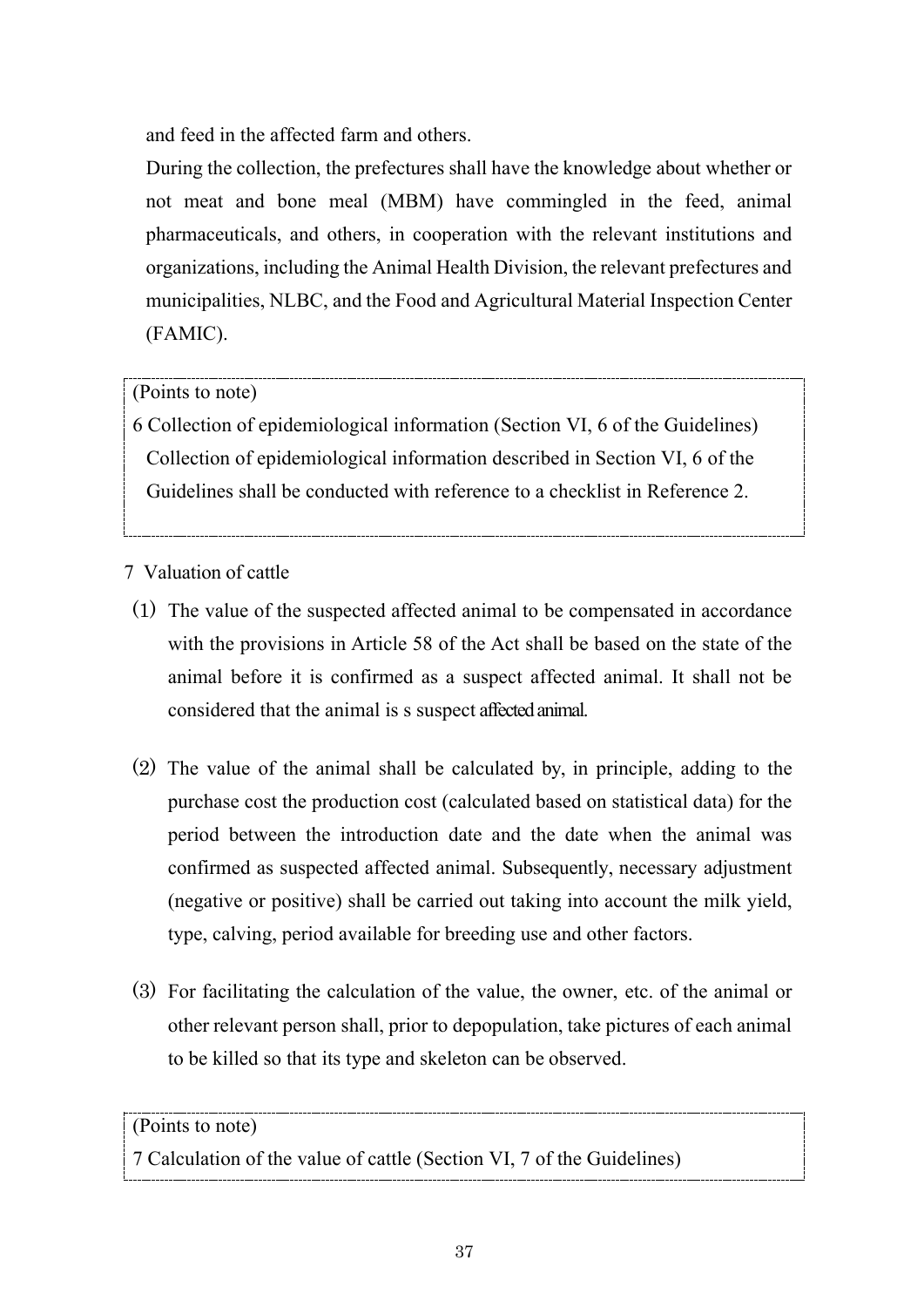Calculation of the value of affected animal or suspected affected animal shall be conducted by referring to materials such as "Concerning evaluation standards for determination of the value of livestock for compensation payments provided in Article 58 of the Act on Domestic Animal Infectious Diseases Control" (Notification No. 2673 [26 Chiku Kyoku] by the director of the Livestock Industry Bureau, July 10, 1951).

- <span id="page-39-0"></span>8 Measures in the event of BSE outbreak in abattoirs
- (1) Shipping prefectures shall identify the cattle likely to become suspected affected animals among the cattle kept in the same shipping farm, make a diagnosis of the disease for the suspected affected animals, and continuously collect epidemiological information.
- (2) Prefectures where the products produced from affected animals are located shall take the following measures:
	- A Identify the contaminated materials in the products produced from the affected animals and store them
	- B Give an instruction on the incineration method of contaminated materials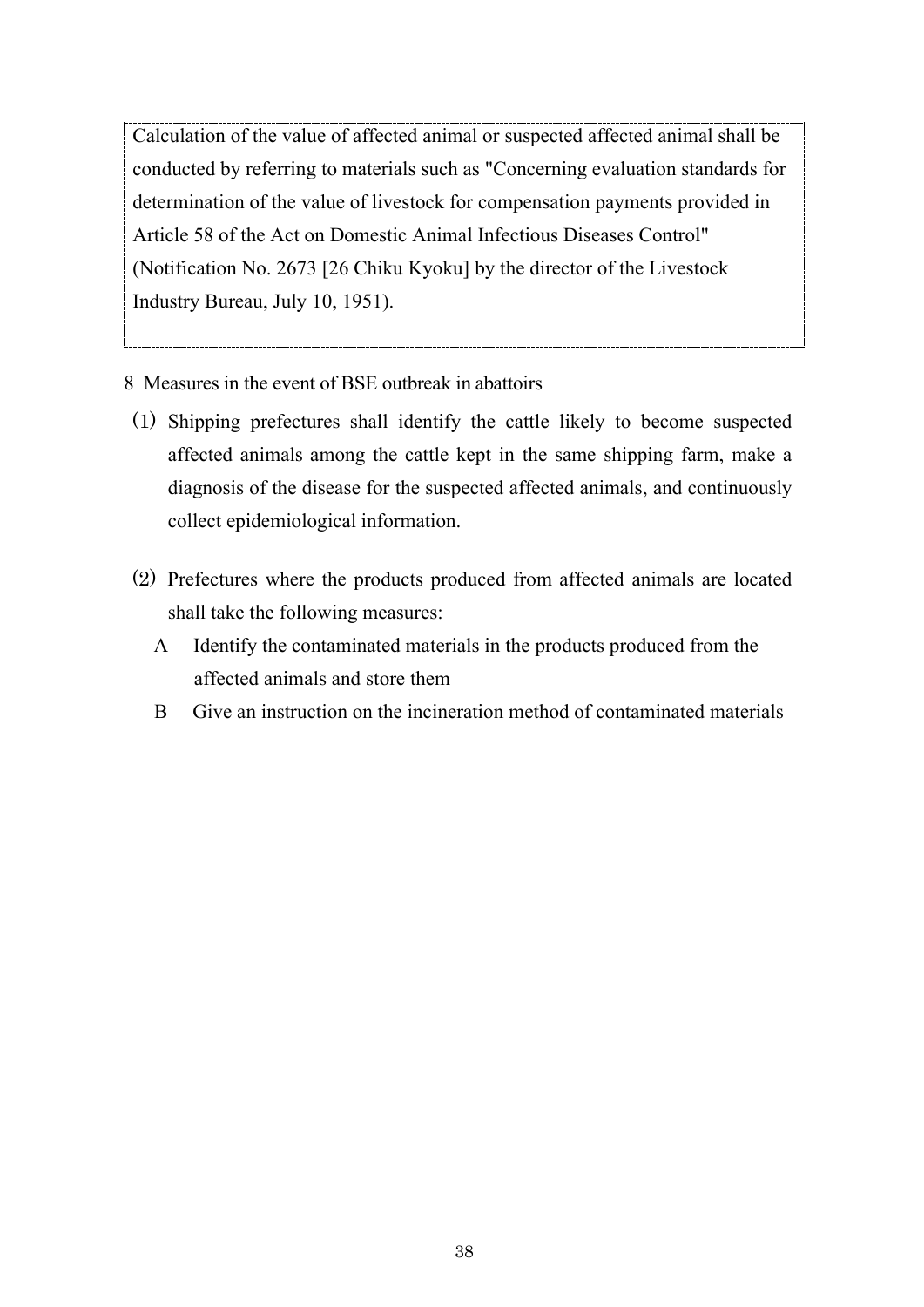<span id="page-40-0"></span>Section VII. Identification of the cause of outbreak

It is important to identify the source and route of infection in order to prevent BSE from spreading and recurring. However, the causal relationship is difficult to specify for BSE because of the low incidence and long incubation period. Thus, analysis and evaluation by an epidemiological technique are required to identify the source and route of infection.

1 MAFF and the prefectures involved shall, upon confirmation of a BSE outbreak, immediately conduct an epidemiological investigation of the origin, feeding status, and other relevant factors of the affected animals or the suspected affected animals (excluding those falling under Section IV, 2, (2), B) and investigate the distribution channels and ingredients of raw materials of feed and other commodities, in cooperation with the relevant institutions and organizations, including the relevant prefectures and municipalities, NIAH, NLBC, and FAMIC.

In this case, in light of the fact that some aspects of BSE, such as the outbreak mechanism, have never been scientifically clarified, all possible causes shall be investigated without prejudgment.

2 MAFF shall establish an epidemiological investigation team consisting of members of the Sub-committee and other experts and give necessary guidance and advice so that the investigation described in 1 can be undertaken promptly and appropriately. MAFF shall also analyze and summarize the inquiry into the cause of outbreak based on the result of the investigation.